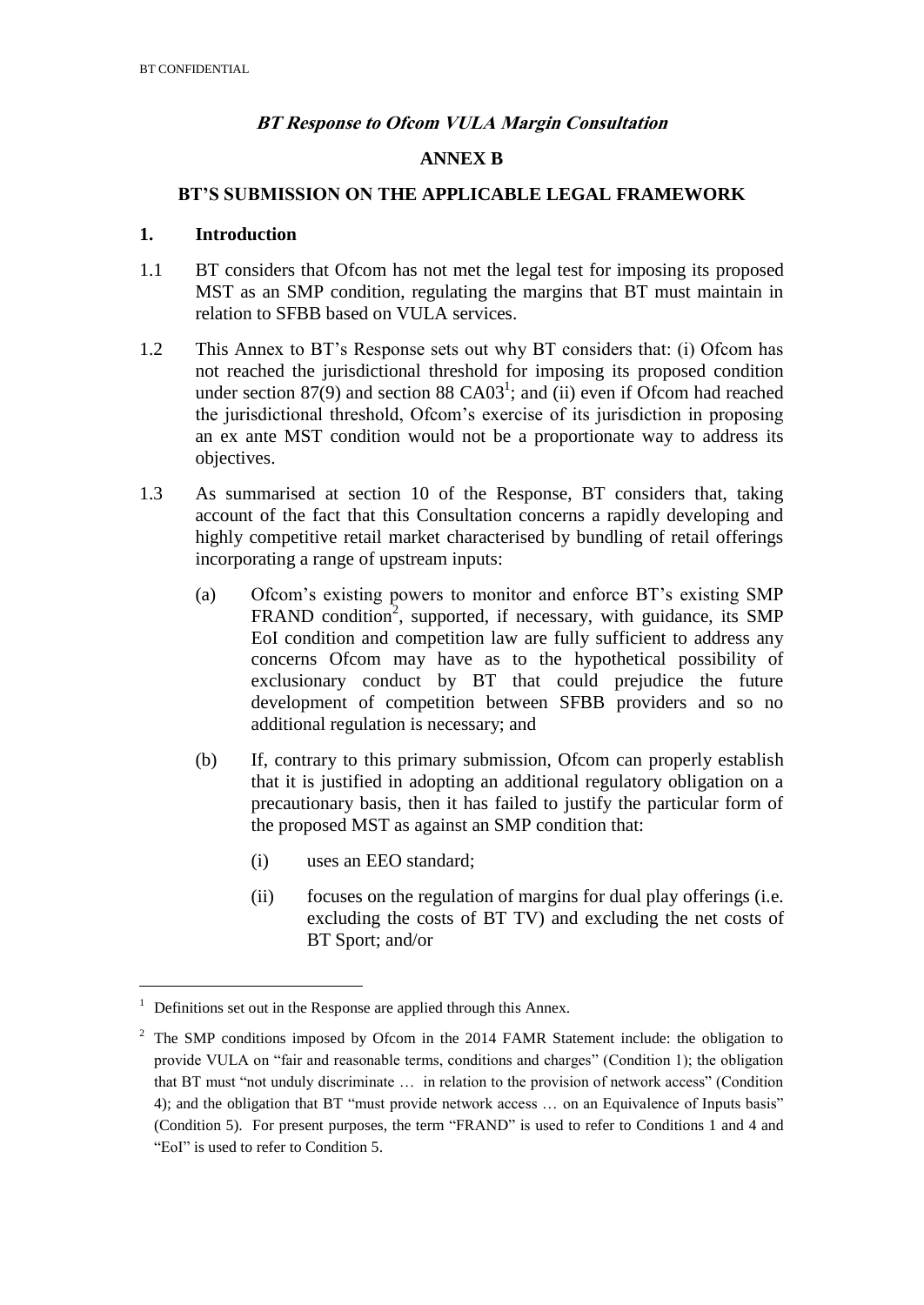(iii) to the extent that Ofcom can properly establish that the unrecovered costs of BT Sport should be included in the MST, gives full weight to a carefully considered effects analysis in the event of any failure to meet that test.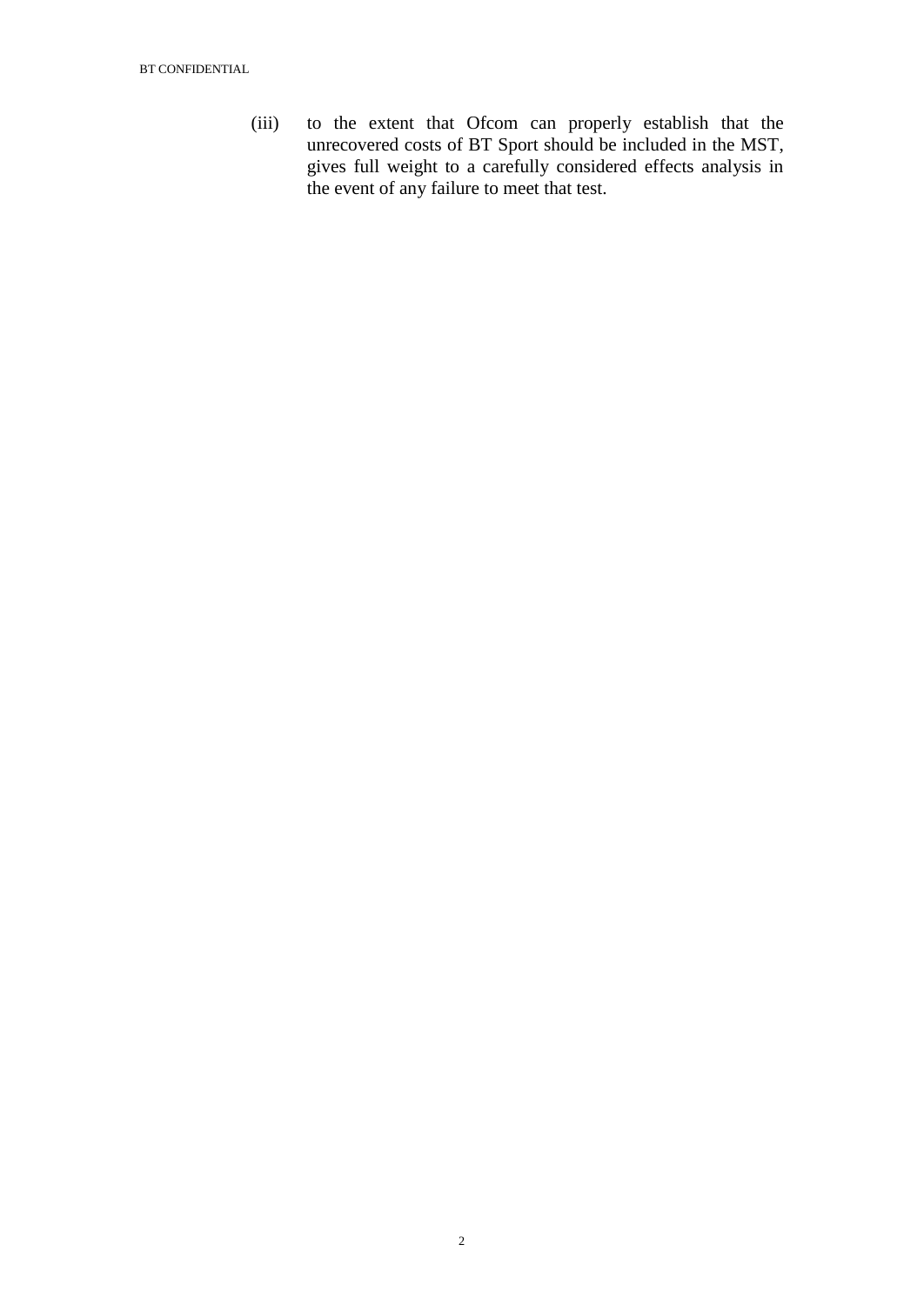1

### **2. The relevant legal framework for Ofcom's consultation**

- 2.1 The legal basis for the proposed condition, as set out in section 7 of the Consultation, is section 87(9) CA03, sub-section (a) of which allows Ofcom to set "*such price controls as Ofcom may direct in relation to matters connected with the provision of network access to the relevant network*" ("a section 87(9) condition").
- 2.2 As such, Ofcom's powers are prescribed by Article 13(1) and (2) of the Access Directive  $("AD")^3$  and section 88 CA03. Section 88(1) prohibits the imposition of a section 87(9) condition unless the requirements of section 88(3) are satisfied:
	- (a) Under section  $88(1)(a)$  CA03, Ofcom may not impose a section  $87(9)$ condition unless "*it appears to them from the market analysis carried out for the purpose of setting that condition that there is a relevant risk of adverse effects arising from price distortion*".<sup>4</sup>
	- (b) Section 88(3) CA03 sets out what is required in order to find that there is such a risk, in order to justify imposing a section 87(9) condition. Ofcom must identify a relevant risk that BT might:
		- (i) fix and maintain prices at an excessively high level; or
		- (ii) impose a "price squeeze";<sup>5</sup> and
		- (iii) find that the consequence of such a risk eventuating would be "*adverse consequences for end-users of public electronic communications services"*.
- 2.3 Ofcom has failed to meet these requirements and, as a result, has not reached the jurisdictional threshold for imposing its proposed MST:
	- (a) Ofcom has not carried out a sufficient market analysis to show that any additional condition is justified, as against effective monitoring and enforcement of the status quo based on (i) the existing SMP EoI condition which ensures that BT Consumer's competitors are able technically to replicate BT Consumer's offerings to the extent that these are based on VULA; (ii) the existing FRAND condition,

<sup>3</sup> Directive 2002/19/EC of the European Parliament and of the Council of 7 March 2002 on access to, and interconnection of, electronic communications networks and associated facilities (Access Directive).

<sup>4</sup> See paragraph 7.6 of the Consultation. Importantly, Recital 27 FD provides that: "*An analysis of effective competition should include an analysis as to whether the market is prospectively competitive, and thus whether any lack of effective competition is durable*".

<sup>&</sup>lt;sup>5</sup> Article 88(3) CA03 refers to a 'price squeeze', while we note that Ofcom also uses the term 'margin squeeze' in the Consultation. We consider that there is no difference between the two terms and use 'margin squeeze' in the remainder of this Annex and throughout the Response.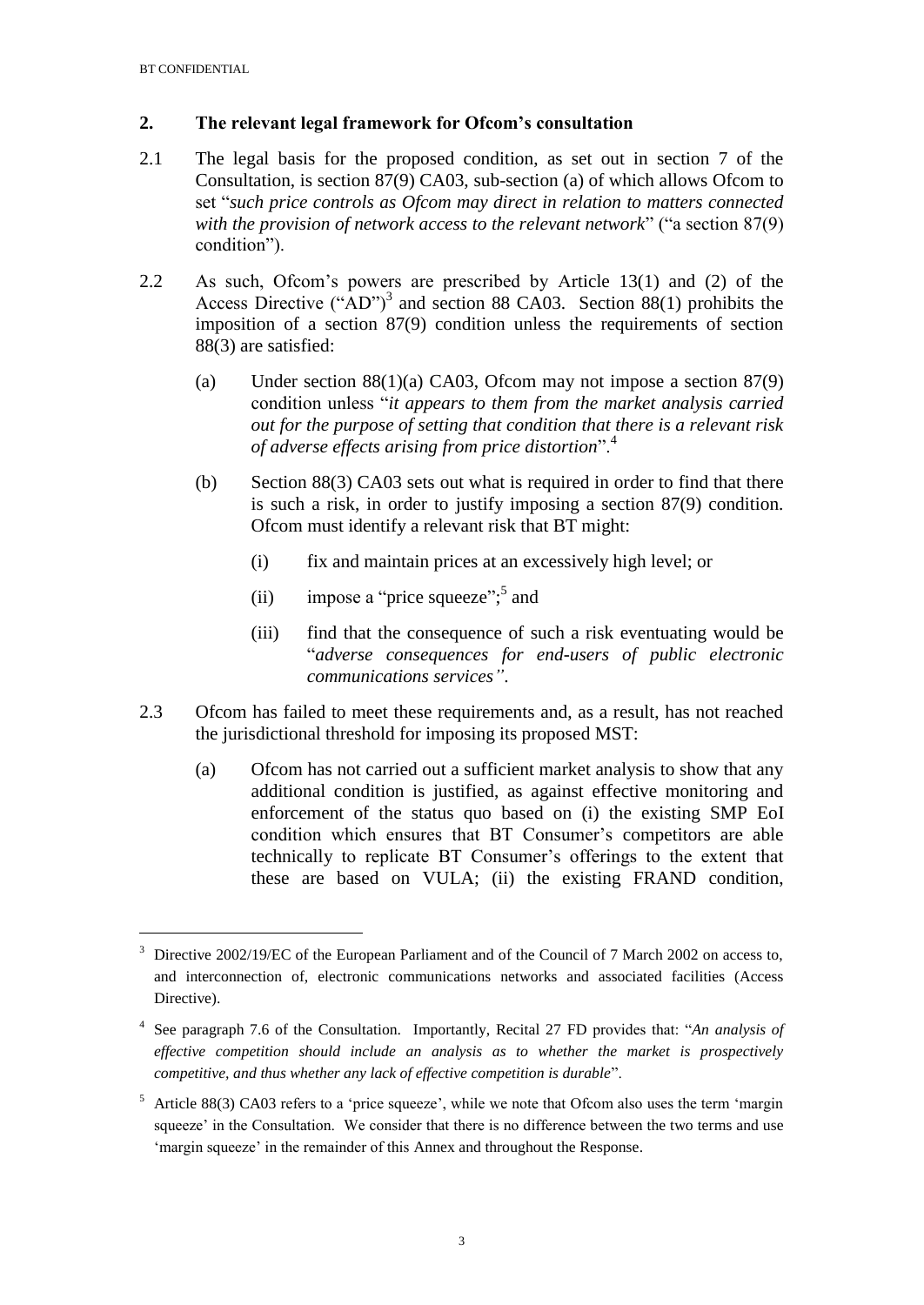supplemented as appropriate by accompanying guidelines; and (iii) competition law.

- (b) Ofcom has not properly made out the theory of harm that BT could engage in a margin squeeze to the detriment of end-consumers.
- 2.4 Even if the jurisdictional threshold for imposition of an additional condition had been passed, so that it would be justifiable for Ofcom to introduce an SMP obligation to address a hypothetical risk of a margin squeeze, Ofcom must also comply with the principle of proportionality in the imposition of such a condition, both as a matter of general law under the European Common Regulatory Framework and in the light of the following specific provisions:
	- (a) Article 8(4) AD and Article 8(1) of the Framework Directive ("FD") and sections 3 and 4 CA03 all require that regulatory action by Ofcom should respect the principle of proportionality.
	- (b) Section 88(1)(b) CA03, applying Article 13(2) AD, provides that Ofcom may not impose a section 87(9) condition unless it appears to them that "*the setting of the condition is appropriate for the purposes of … promoting efficiency; … promoting sustainable competition; and … conferring the greatest possible benefits on the end-users of public electronic communications services*";
	- (c) Section 88(2) CA03 further imposes a positive requirement on Ofcom to "*take account of the extent of the investment in the matters to which the condition relates of the person to whom it is to apply*".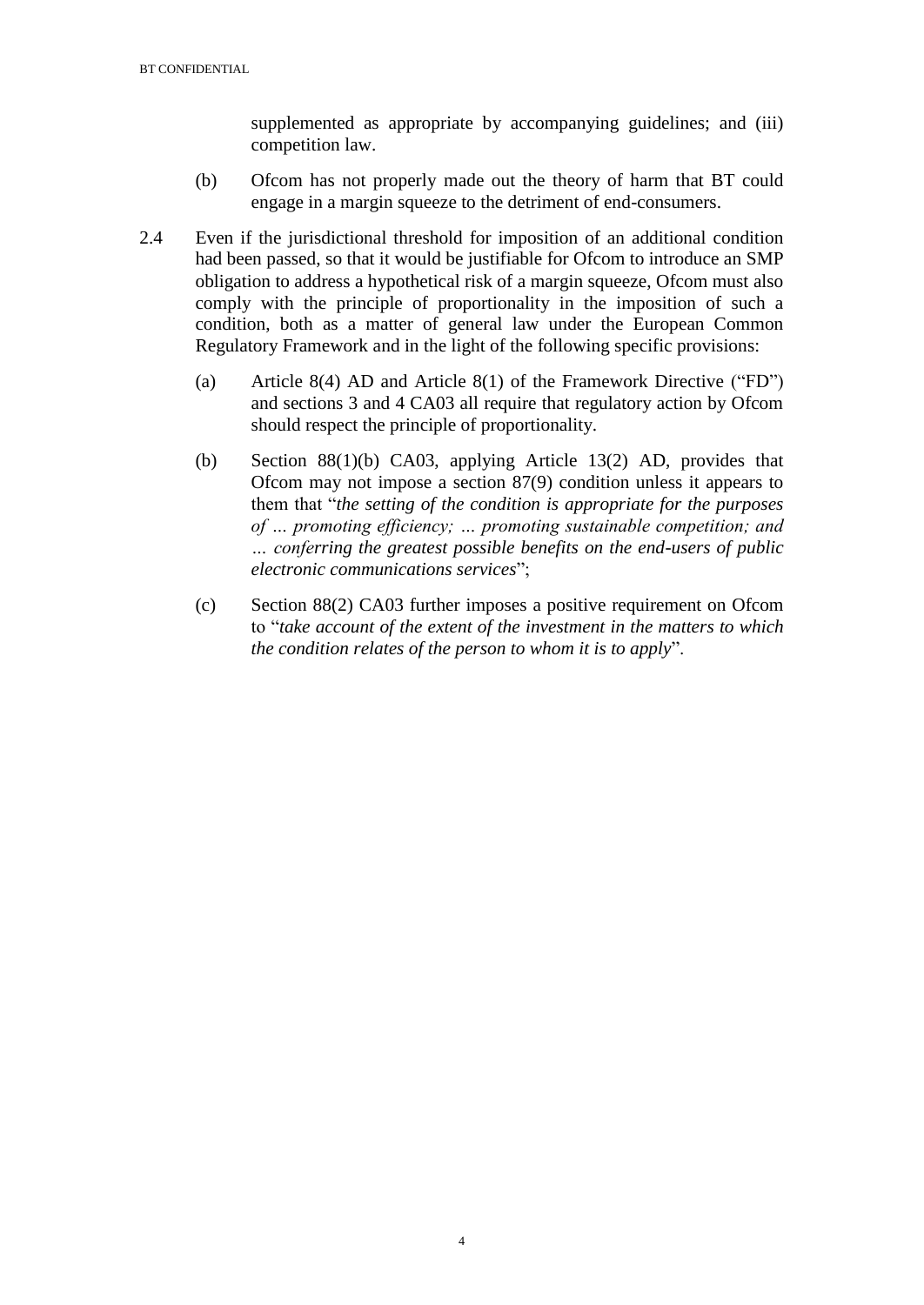1

# **3. General considerations in relation to the imposition of section 87(9) conditions**

- 3.1 Before addressing these points in more detail, BT makes the following general observations.
- 3.2 First, Ofcom's powers to impose SMP conditions under CA03 and Articles 8- 13(a) AD – including conditions imposed pursuant to section 87(9) - are to be construed strictly, for a series of reasons:
	- (a) Specific conditions such as these are derogations from the general position laid down by Article 3(2) of the Authorisation Directive that only general conditions are to be imposed.
	- (b) This general approach is reinforced by the specific requirements of Article 8(4) AD, which states that conditions imposed must be "*based on the nature of the problem identified, proportionate and justified*" and Article 8(5)(f) FD, that ex ante regulatory obligations should only be imposed "*where there is no effective and sustainable competition and relaxing or lifting such obligations as soon as that condition is fulfilled*".<sup>6</sup>
	- (c) These principles are also reflected in sections 3 and 4 of the CA03 which set out Ofcom's duties.
- 3.3 Second, these non-interventionist principles are reflected in Ofcom's own regulatory principles and policy statements, notably:
	- (a) Regulatory Principle 3: "*Ofcom will operate with a bias against intervention, but with a willingness to intervene firmly, promptly and effectively where required*"; and
	- (b) the first paragraph of its guidance on how it will conduct impact assessments:<sup>7</sup> "*The decisions which Ofcom makes can impose significant costs on our stakeholders and it is important for us to think very carefully before adding to the burden of regulation. One of our key regulatory principles is that we have a bias against intervention. This means that a high hurdle must be overcome before we regulate. If intervention is justified, we aim to choose the least intrusive means of achieving our objectives, recognising the potential for regulation to reduce competition.*"

<sup>6</sup> Directive 2002/21/EC of the European Parliament and of the Council of 7 March 2002 on a common regulatory framework for electronic communications networks and services (Framework Directive).

<sup>7</sup> [Better Policy Making: Ofcom's approach to impact assessment; O](http://www.ofcom.org.uk/about/policies-and-guidelines/better-policy-making-ofcoms-approach-to-impact-assessment/)fcom's approach deliberately reflects broader policy objectives of the UK Government to minimise regulation: "*The option of not intervening ... should always be seriously considered. Sometimes the fact that a market is working imperfectly is used to justify taking action. But no market ever works perfectly, while the effects of ... regulation and its unintended consequences, may be worse than the effects of the imperfect market*" Better Regulation Task Force (September 2003).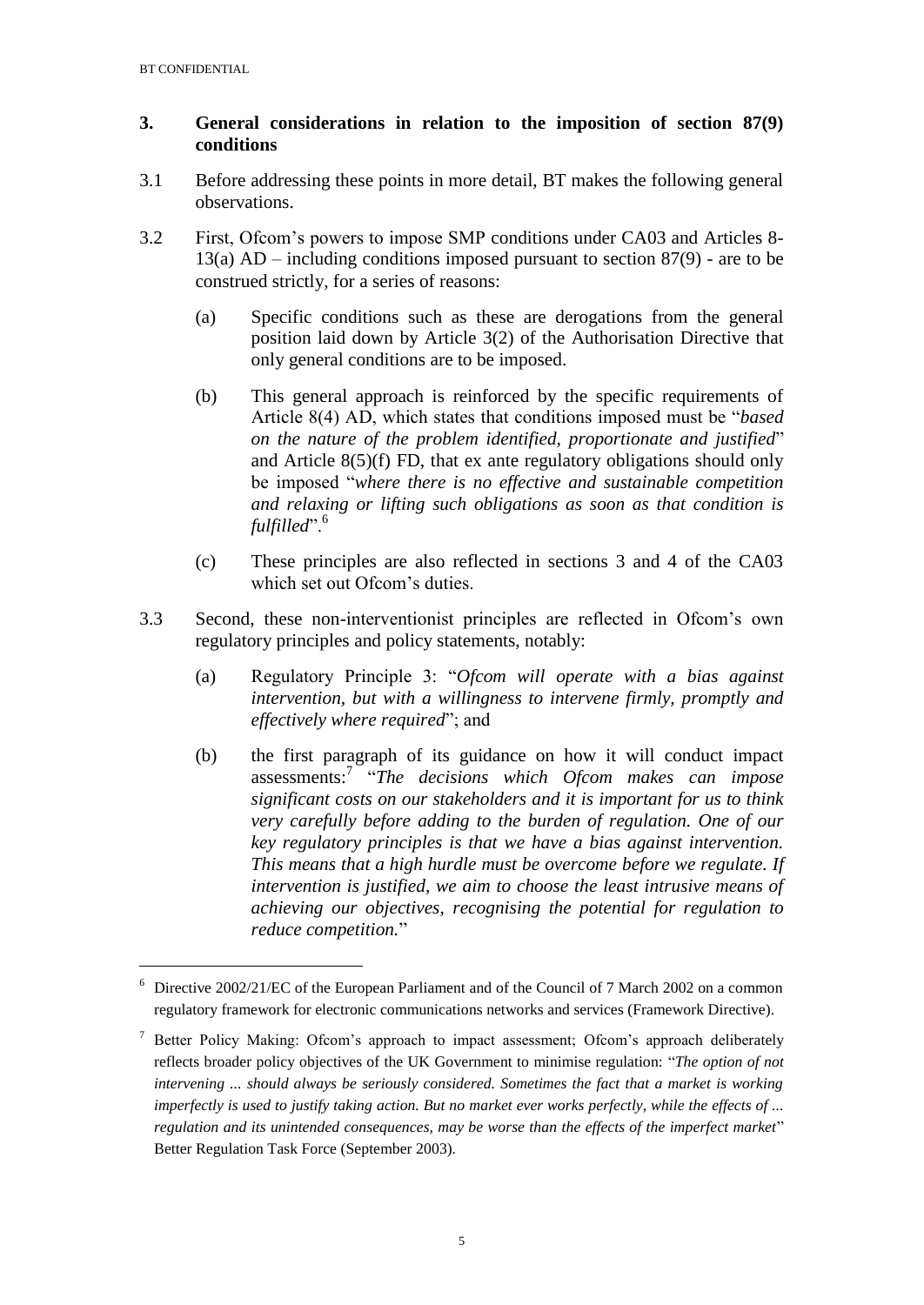<u>.</u>

- 3.4 Third, these principles impose stringent procedural obligations on Ofcom. The Competition Appeal Tribunal (the "Tribunal") has emphasised the importance of such procedural guarantees in relation to major initiatives of this kind – see, for example, *Vodafone v. Ofcom* [2008] CAT 22, which emphasises that Ofcom's decision must be able to stand up to "*profound and rigorous scrutiny*".<sup>8</sup>
- 3.5 Fourth, these points are reinforced by the present context:
	- (a) The relevant retail market as defined is both highly competitive and complex, as illustrated in section 4 of the Response. It is characterised by a wide range of highly differentiated offerings. At one end of the spectrum there are basic offerings. At the other end of the spectrum, there are bundles incorporating a range of upstream inputs from wholesale markets with very different competitive conditions. The major retail competitors to BT, in particular Virgin, Sky and TalkTalk, have strongly differentiated market products and in some cases have significant market power on related markets, notably the entrenched dominant position of Sky in a number of markets connected with the supply of Pay TV content (and the upstream market or markets for CPSCs). Likewise, Virgin is the leading retail competitor for SFBB and is not dependent on BT for inputs to its retail service.
	- (b) Against this context a complex and competitive retail market with diverse, successful competitors – Ofcom must provide clear evidence to support its view that there is a material risk of BT using its SMP on the wholesale market defined by Ofcom in the FAMR (i) to exclude actual or potential competitors in the supply of SFBB; and (ii) to cause material harm to SFBB customers either during the 2014 to 2017 market review period, or in the next, to the extent that it results from actions during this period.
- 3.6 Finally, there are specific regulatory principles that have been recognised by the EU Commission and BEREC, and by the UK Parliament, that provide important additional context for these issues: see section 10 below.

<sup>&</sup>lt;sup>8</sup> Paragraph 36. In making this assessment the Tribunal will adopt a more intensive standard of review than in judicial review. Ofcom must therefore adopt an assessment with appropriate care, attention and accuracy so that their results are soundly based and can withstand the rigorous scrutiny that the Tribunal will apply. See also paragraph 164 of *Hutchison 3G UK Ltd v Office of Communications* [2008] CAT 11.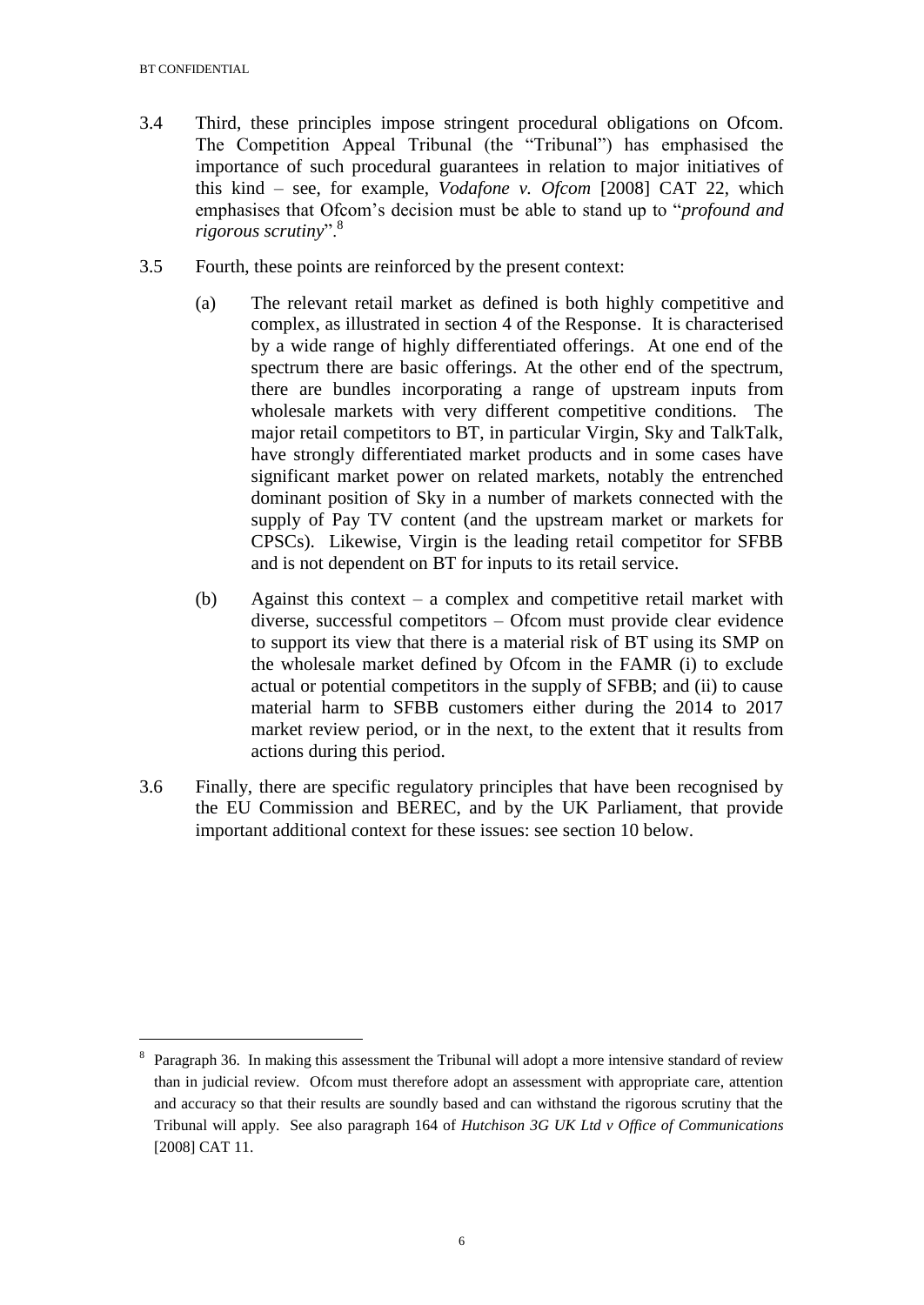**A. OFCOM HAS NOT MET THE STATUTORY REQUIREMENTS OF SECTION 88(1)(A) AND (3) FOR THE IMPOSITION OF AN ADDITIONAL SECTION 87(9) CONDITION ON BT**

### **4. Ofcom has not carried out the necessary market analysis required under Section 88(1)(a) and (3) CA03.**

- 4.1 Section 88(1)(a) CA03 authorises Ofcom to impose conditions only where it appears to it "*from the market analysis carried out for the purpose of setting that condition that there is a relevant risk of adverse effects arising from price*  distortion". Fundamentally, Ofcom must justify the imposition of any additional section 87(9) condition on the basis of a specific market analysis which shows a material risk of (i) either excessive pricing or a margin squeeze, leading to (ii) adverse effects on end-users in the retail market.
- 4.2 Ofcom is already able to address the risk of excessively high GEA prices using the existing SMP FRAND condition; the relevant issue here is therefore limited to consideration of the risk of a margin squeeze. BT therefore submits that the effect of section  $88(1)(a)$  and the existing FRAND condition is that Ofcom is prohibited from imposing a section 87(9) condition unless it is able to demonstrate:
	- (a) a risk of BT engaging in an exclusionary margin squeeze on the basis of a credible theory of harm (as supported by a specific market analysis); together with
	- (b) a clear likelihood of adverse consequences for consumers of SFBB services;

in each case the risk must be material (rather than purely speculative) and based on evidence which withstands "profound and rigorous scrutiny".

4.3 Moreover, given that the market analysis must be "carried out for the purposes of setting *that condition*" (emphasis added), Ofcom must carry out this risk assessment by comparison with a counterfactual that is based on the *status quo in the absence of that condition*.

### **The relevant counterfactual**

- 4.4 The relevant counterfactual for the purposes of Section 88(1)(a) and 88(3) CA03 is the regulatory regime that would apply in the absence of the proposed MST. That is, firstly, the SMP conditions that have already been imposed on BT, including: (a) the FRAND condition on the supply of VULA; and (b) the SMP condition which requires BT to supply VULA on an EoI basis, and, secondly, the requirements of competition law binding on BT.
- 4.5 In each case, the realistic counterfactual must include effective monitoring and enforcement by Ofcom – in particular, Article  $10(1)$  of the Authorisation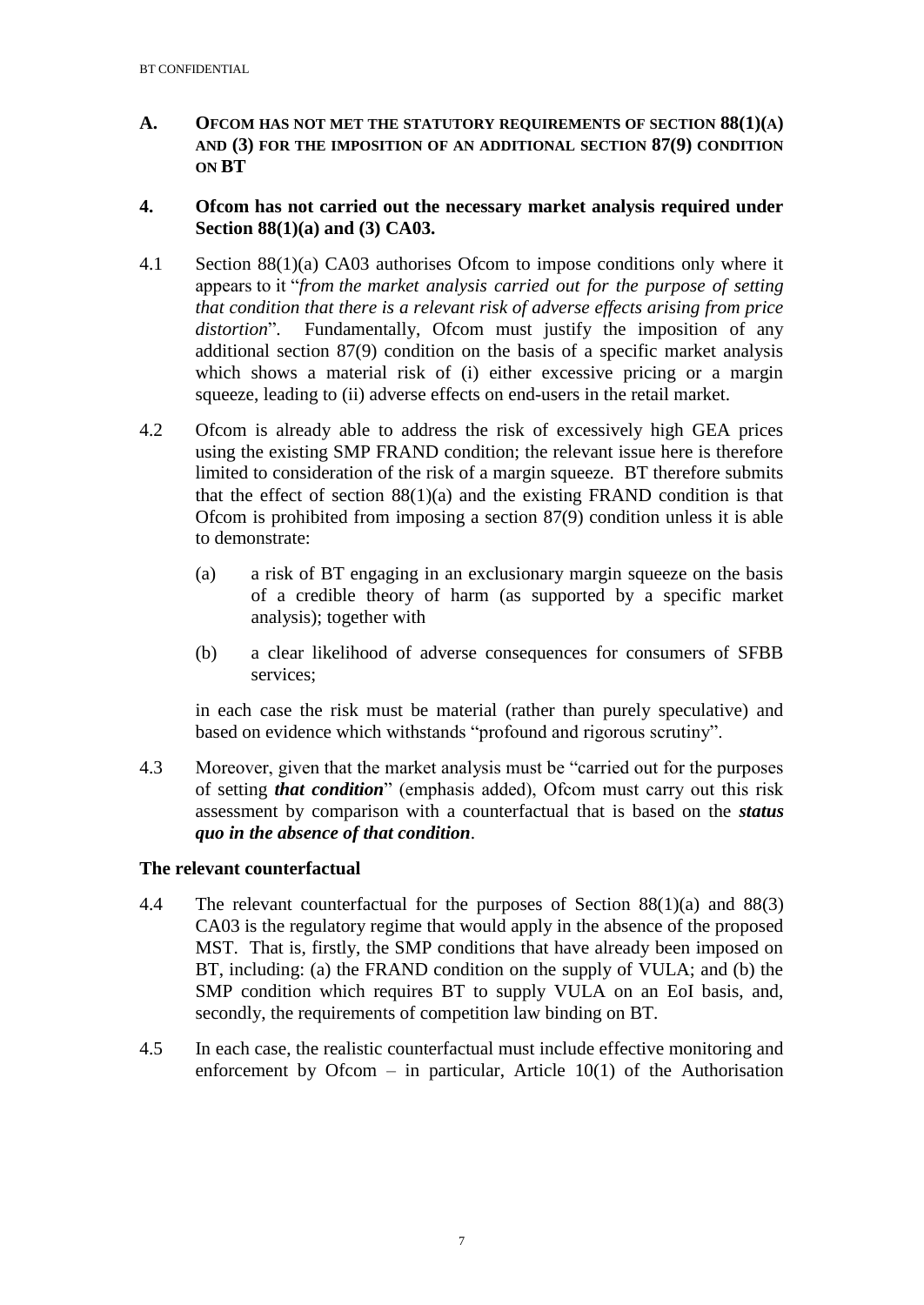Directive<sup>9</sup> requires such monitoring and enforcement action. Likewise, a realistic counterfactual would include appropriate regulatory guidance as to how the condition would be interpreted in relation to the risk of an exclusionary margin squeeze.

- 4.6 In paragraphs 4.40 4.42 of the Consultation, Ofcom considers whether *competition law* would be sufficient to prevent BT from setting the VULA margin in such a way as would lead to a distortion of competition. However, Ofcom does not take into account the fact that competition law would be applied *in conjunction with* the SMP FRAND and EoI conditions such that BT would be subject to *both* ex ante and ex post regulation under CA03 and the Competition Act 1998. BT is already subject to significant regulation and Ofcom's proposed MST would increase that burden. However, it is clear from the extremely limited explanations of Ofcom's reasoning in rejecting competition law, as set out in paragraphs 4.40 to 4.42 and 7.6 to 7.7 that Ofcom has not given sufficient consideration to whether its existing package of regulation could continue to achieve its aims.
- 4.7 In assessing the risks of adverse effects on end-users in such a counterfactual, Ofcom should take into account the following:
	- (a) In 2010, Ofcom expressly adopted the FRAND condition on the basis that it was "*an appropriate and proportionate mechanism to prevent*  BT from establishing an inappropriate pricing differential."<sup>10</sup> As such, Ofcom took the view that the FRAND condition would deal with the prospect of margin squeeze. This was also the preferred position of Ofcom in the July 2013 consultation.<sup>11</sup> There is therefore a significant onus on Ofcom to explain why this reasoning is no longer applicable.
	- (b) Ofcom accepts that there are significant advantages of having a FRAND condition with guidance in terms of flexibility, which mean that it could accommodate changes in circumstances by amending its guidance during the course of the market review period.<sup>12</sup> Ofcom needs to explain why a regulatory approach incorporating such flexibility is no longer appropriate.
- 4.8 However, Ofcom does not present any evidence to suggest that the combination of the FRAND condition, with appropriate guidance, EoI and with the additional substantial deterrent of ex post competition law (in a market characterised by established competitors that have consistently

<u>.</u>

<sup>9</sup> Directive 2002/20/EC of the European Parliament and of the Council of 7 March 2002 on the authorisation of electronic communications networks and services.

<sup>10</sup> Paragraph 8.129 of Ofcom's *Review of the wholesale local access market: Statement on market definition, market power determinations and remedies*, October 2010.

<sup>11</sup> Paragraph 11.403 of the consultation on *Fixed access market reviews: wholesale local access, wholesale fixed analogue exchange lines, ISDN2 and ISDN30*, July 2013.

 $12$  Paragraph 4.53 of the Consultation.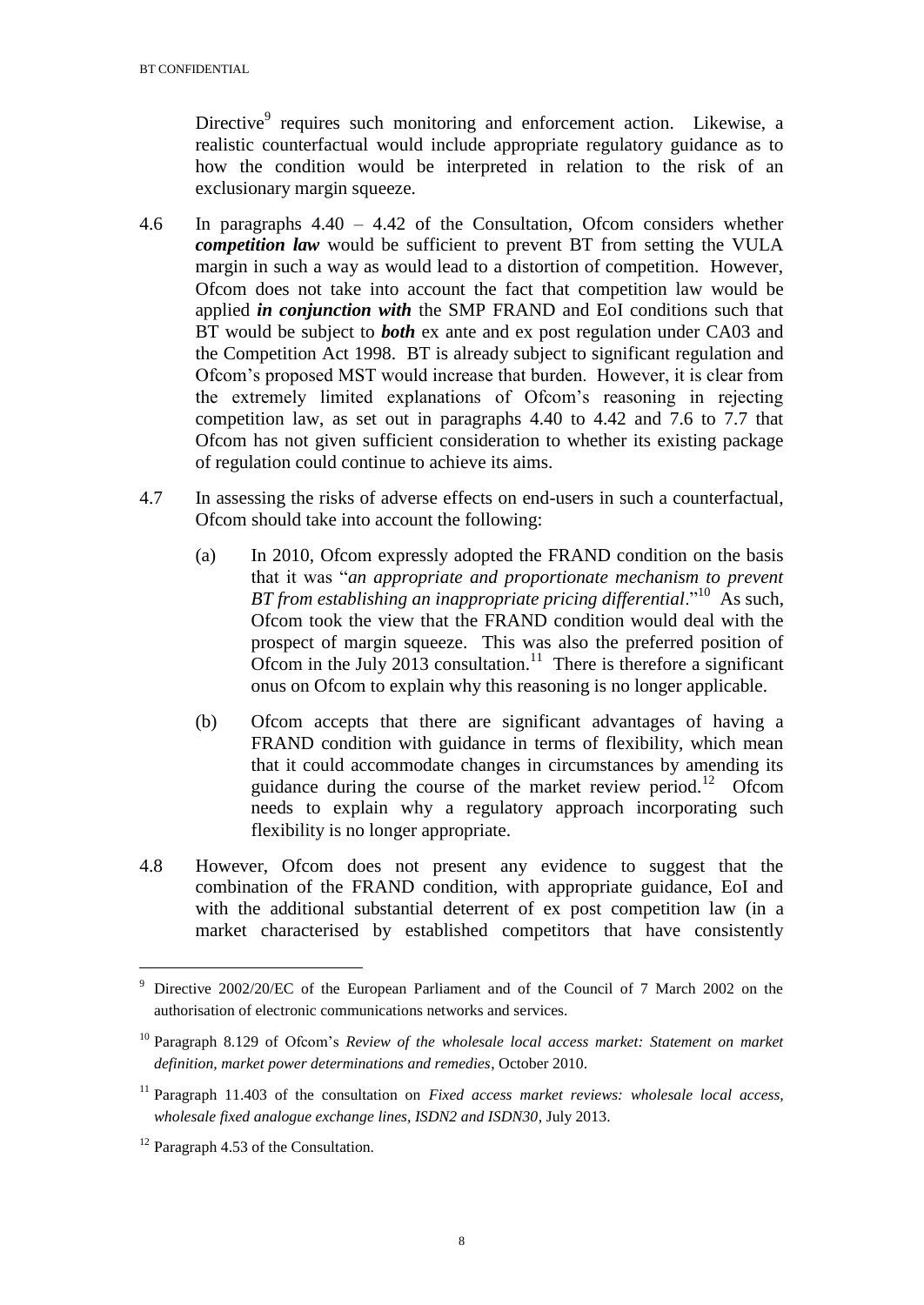demonstrated that they are willing and able to assert their rights) would no longer be effective to address Ofcom's concerns. As a result, it has failed properly to carry out the very first stage of analysis which would be necessary to conclude that an MST is required at all.

- 4.9 Indeed, although Ofcom does attempt to consider whether the FRAND condition is effective in meeting its objective at paragraphs 4.49 onwards of the Consultation, this is only after it has already concluded that regulatory action is required. Its consideration is therefore merely in order to choose which of its identified options it prefers, as against the baseline of no regulation. FRAND is excluded in large part based on Ofcom's view that it would provide less legal certainty than other options (paragraphs 4.52 and 4.68 of the Consultation), which does not, of itself, imply that it would be ineffective. BT submits that consideration of the existing FRAND condition (properly placed within the package of regulation set out in paragraph 4.4 above) as the proper counterfactual should have occurred as part of Ofcom's analysis of whether there is, in fact, a risk of adverse effects arising for end customers. BT submits that, had Ofcom properly carried out this analysis, it would not have concluded that there is such a risk, and would not therefore have reached the jurisdictional hurdle to impose additional regulation.
- 4.10 It should be noted that, even if Ofcom were to consider that, notwithstanding the terms of section  $88(1)(a)$ , it is entitled to assess whether there is a risk of adverse effects arising based on a 'clean slate' of regulation, excluding the existing FRAND condition, BT submits that such analysis (based on the combination of the FRAND condition, the EoI condition and ex post competition law) would in any event need to be undertaken as part of Ofcom's evaluation of whether its proposed MST is proportionate (see further section 6 below) and so Ofcom could not evade carrying out this full analysis. This is reinforced by Ofcom's own Impact Assessment guidance which states that the baseline of "no new intervention" on top of existing regulation should be evaluated.<sup>13</sup> Ofcom has not carried out this analysis at either stage.

# **The statutory requirements of section 88(3)**

1

4.11 In the remainder of this section, BT addresses Ofcom's analysis of each of the two points identified above, namely (i) the ability and incentives of BT to engage in an exclusionary margin squeeze in respect of SFBB; and (ii) the risk of harm to end-users.

Limb 1. The requirement to show a risk of exclusionary conduct by BT

<sup>13</sup> Paragraph 3.3 of Better Policy Making, Ofcom guidance on impact assessment, "*At the outset we should identify the issue to be addressed and the options available to us. … We will start by considering the option of not changing the regulatory framework, either by not introducing regulation or by retaining existing regulation. This option – no new intervention – will generally be the benchmark against which other options are judged i.e. what costs and benefits would be incurred additional to those which would be incurred if there were no new intervention?*"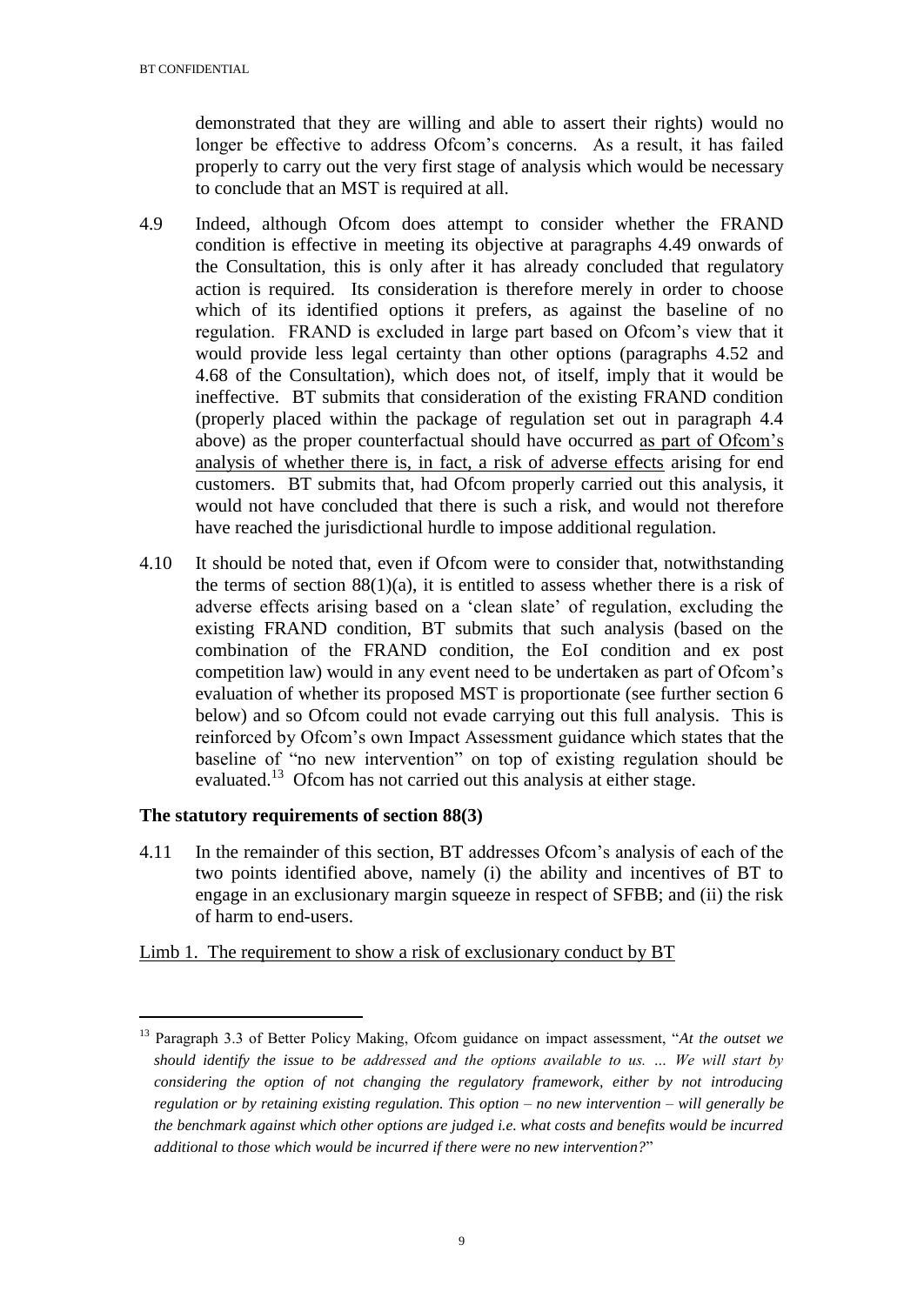- 4.12 The first requirement under section 88(3) that Ofcom must, having taken account of the existing market conditions and the regulatory constraints already acting on BT, show a credible theory of harm – is not made out in the Consultation. In order to show an exclusionary 'theory of harm', Ofcom would need to show that BT might have both the ability *and* the incentive, during this market review period, to engage in a margin squeeze, i.e. a reduction in margins between wholesale VULA inputs and retail prices for SFBB with a material exclusionary effect for competing suppliers on any relevant retail market.
- 4.13 Ofcom has sought to address BT's ability and incentive to undermine competition in paragraphs 3.55 to 3.69. But Ofcom's assessment is largely theoretical and is evidentially supported only by the volume forecasts described in Tables 3.1 and 3.2. Ofcom simply observes that "*BT expects to still be winning a large share of new subscribers at the retail level by the end*  of the review period<sup>".14</sup> On the other hand, Ofcom then recognises, at the beginning of paragraph 3.69 that "*BT winning a high share of VULA-based superfast broadband subscribers could reflect the legitimate rewards of competition."* However – and making heavy use of the conditional ("might", "could", "would", etc.) – Ofcom goes on to set out a speculative and unevidenced set of circumstances in which BT's high share of VULA-based SFBB *might* reflect improper use of SMP, such as to justify Ofcom having a legitimate regulatory concern.
- 4.14 BT sets out its detailed criticism of Ofcom's reasoning in this regard in Section 5 of the Response. However, we simply note for present purposes, as a general comment, that the possibility of BT retaining a substantial market share on an emerging retail SFBB segment does not in itself evidence any material risk that BT will engage in an exclusionary margin squeeze. As Ofcom itself recognises, that outcome is perfectly consistent with effective competition. BT's submissions on whether it would, in fact, have the ability and incentive to engage in a margin squeeze are set out in paragraphs 5.21- 5.26 of the Response. In addition, BT has the following comments on Ofcom's speculation and contingent concerns, as against the standard of review which it should have undertaken.
- 4.15 First, the characteristics of the market do not support a presumption that BT would have the *ability* to impose a margin squeeze – especially given the constraints BT already faces in terms of existing SMP regulation and competition law. In paragraph 3.57, Ofcom appears to assume that BT would have such an ability, without attempting any analysis of whether this is actually the case. Ofcom bases its conclusion on: BT's position as a vertically integrated firm; BT's upstream dominance; and BT's control over a vital wholesale input for retail competitors, but does not make any reference to the regulatory context in which BT operates and whether this might act to prevent BT from implementing a margin squeeze.

 $14$  Consultation paragraph 3.64.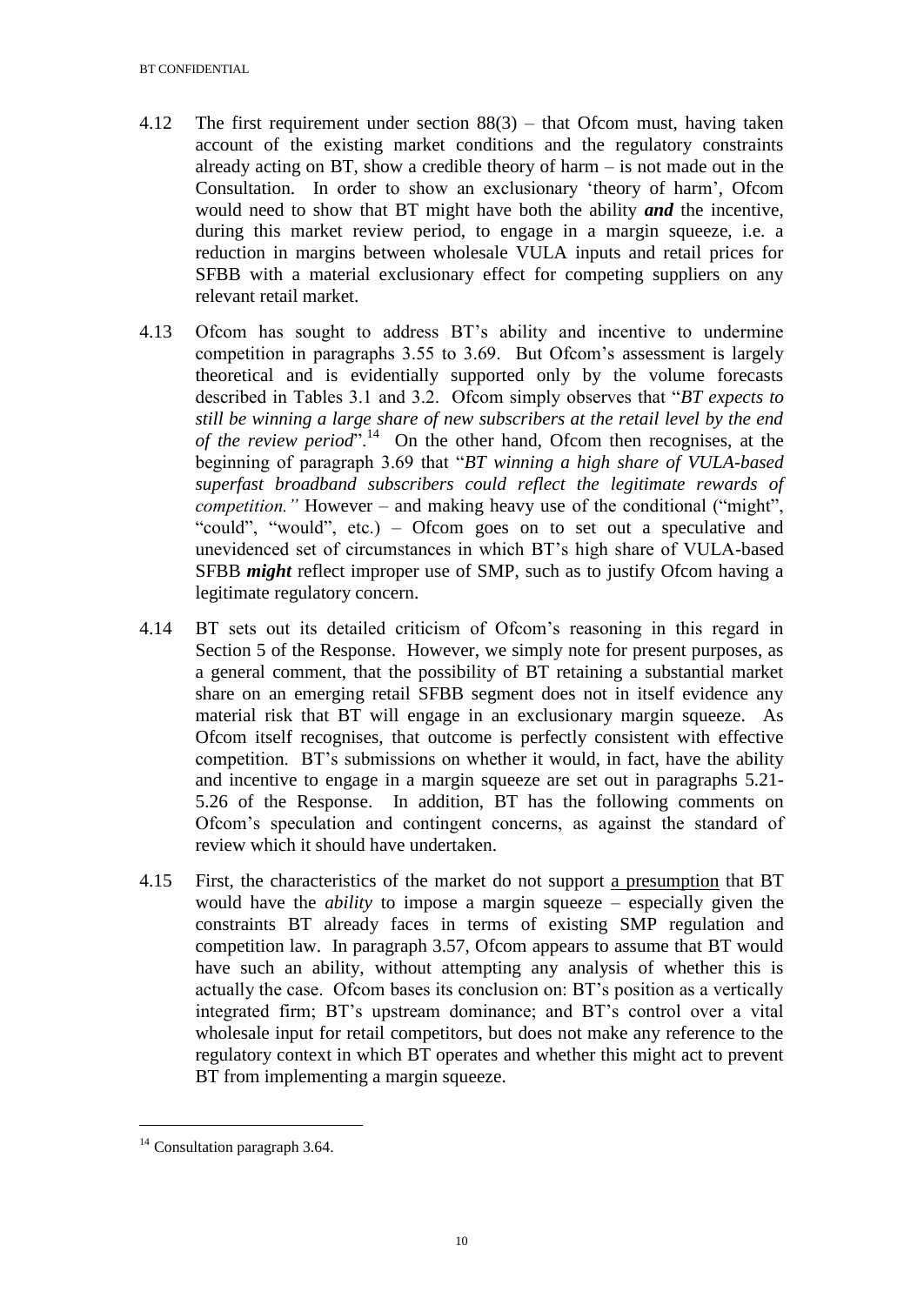<u>.</u>

- 4.16 Second, Ofcom has not carried out any detailed assessment of BT's *incentives*. Ofcom states in paragraph 3.60 that "*We consider that raising the VULA price while holding retail prices constant, or even having the ability to do this, may be a relatively low cost way for BT to effectively impede retail competitors*" (emphasis added), suggesting that ability to raise prices would in itself be evidence of a risk of distortion to competition, without any further consideration of incentives.
- 4.17 A full analysis of BT's incentives both on a static basis and on a dynamic basis over the likely course of the market review period – should be carried out. Given the specific characteristics of the market in question, this is not a straightforward task.
	- (a) As set out in paragraph 5.25(a) of the Response, SFBB forms part of a complex retail market that differs significantly from the 'plain vanilla' scenario of margin squeeze based on straightforward conditions of supply and demand (as was the case for the markets considered in the Deutsche Telekom and Telefonica cases).<sup>15</sup> Ofcom would need to carry out a detailed analysis of diversion ratios in order to evaluate whether BT could expect to pick up a profitable number of customers from its competitors given the differentiation between CPs' bundled SFBB offerings.
	- (b) Moreover, this differentiation between product offerings means that different CPs may face different patterns of customer demand. BT Retail's downstream competitors are also Openreach's upstream customers. Any attempt to exclude third party competitors at a downstream level would also result in Openreach losing wholesale sales (see paragraph  $5.25(c)$  of the Response). Of com has not carried out a suitable analysis of BT's relative profit margins as part of an evaluation of BT's incentives.
- 4.18 Ofcom's analysis of BT's incentives is inadequate given this level of complexity.
- 4.19 Third, Ofcom considered that concerns about BT's ability and incentive were unlikely in the FAMR Statement (see paragraph 5.26 of the Response) and has not set out any reason why this may have changed. As a matter of fact, Ofcom has no evidence that BT has infringed any of its existing regulatory obligations, and such evidence as does exist, including Ofcom's provisional NGFA decision in the recent competition law complaint and investigation, does not suggest a material risk that BT would be likely to change its pricing behaviour within the period of the market review such as would justify Ofcom increasing its regulation from the FRAND condition to an ex ante MST. Ofcom would have plenty of opportunity to review the market again, either in

<sup>15</sup> Case C-280/08 *Deutsche Telekom AG v European Commission*, C-295/12 P *Telefónica and Telefónica de España v Commission*.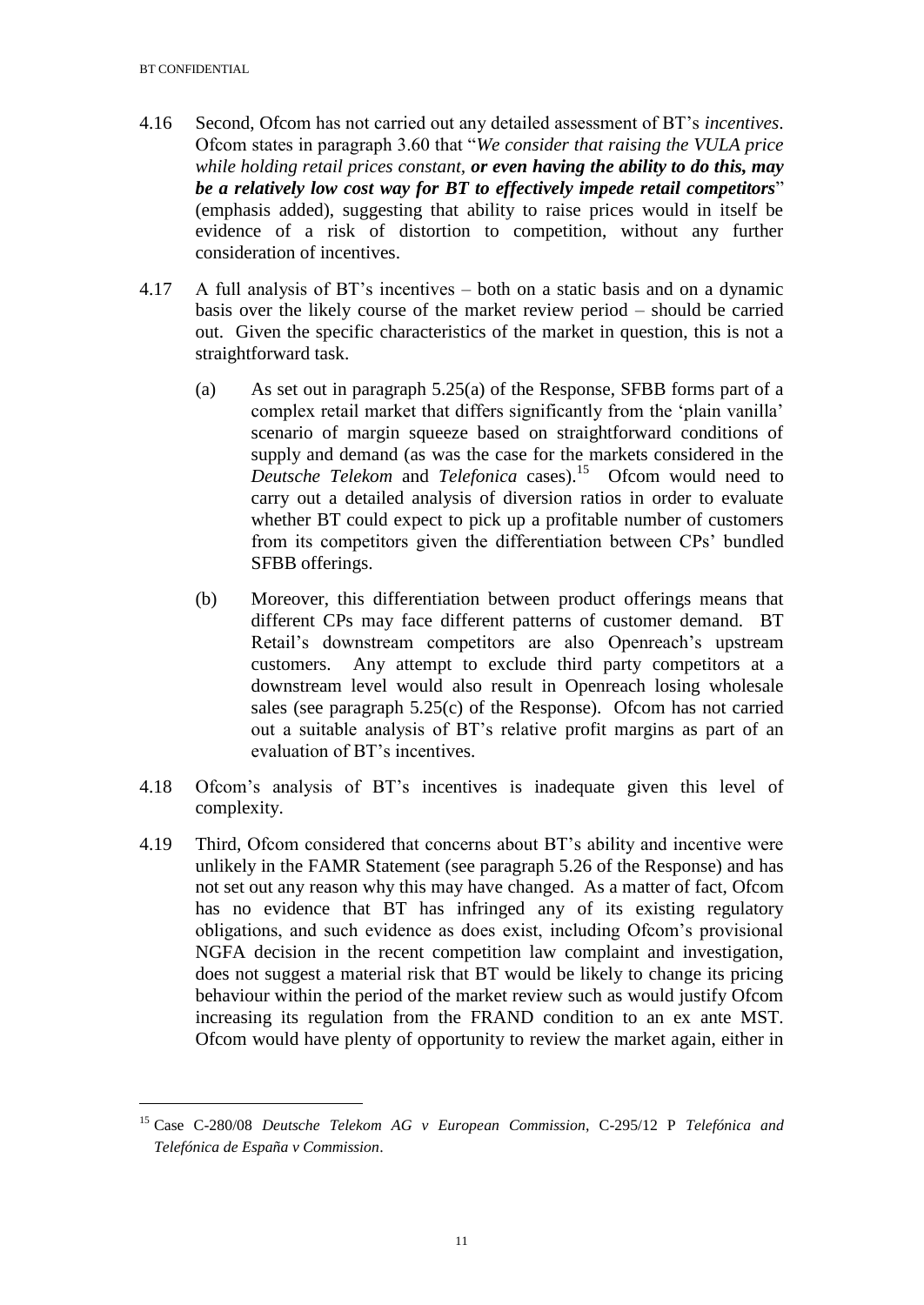2017, or earlier through an interim review of the market under Article 86 CA03 if it considered that there had been a material change.

Limb 2. The requirement to show a clear likelihood of material adverse consequences for consumers of SFBB services

- 4.20 The second jurisdictional requirement under section 88(3) requires Ofcom carefully to consider the position of those categories of end-users that would be likely to be affected by any "margin squeeze" in respect of SFBB.
- 4.21 For this purpose, Ofcom should have considered (i) the general position of actual and potential SFBB customers; and (ii) the different categories of customers and identified that there is a clear likelihood that any of them are likely to suffer material adverse consequences.
- 4.22 Looking at the general position over the period of the market review and on the basis of Ofcom's own market analysis:
	- (a) Actual and potential consumers of SFBB services would be protected from any material adverse consequences by the existing competitive nature of the wider retail broadband market as defined by Ofcom. The basis for this market definition is that traditional broadband will be considered by end-users to be an effective substitute for SFBB over (at the least) the three years covered by the market review (2014 to 2017).
	- (b) Ofcom's general concern, based on its own market analysis, can therefore only be that, if the regulatory status quo is maintained, then there is a material risk that, *at some time in the future after the next market review*, Ofcom could find that the constraint from standard broadband had significantly weakened and that an exclusionary strategy pursued by BT during the current market review period would have allowed BT to build up a strong and entrenched market position, which could then cause harm to consumers of SFBB. However, such a speculative concern would require strong evidential support if it were to justify additional regulatory action now.
	- (c) Ofcom has not, however, presented such clear evidence. On the contrary, Ofcom's positive case is essentially theoretical. BT sets out detailed evidence against Ofcom's assumptions in section 4 of the Response. The wealth of evidence presented by BT reinforces BT's case that Ofcom has not conducted sufficient market analysis to demonstrate the need for an additional regulatory condition to be imposed on BT to address the hypothetical risk of an exclusionary margin squeeze that might impede competition on a possible future SFBB market. In fact, BT considers that, had Ofcom carried out a proper market analysis taking into account all of the relevant evidence, it would have concluded that the evidence demonstrates that there is no market entry problem that needs to be addressed by the intrusive regulation proposed by Ofcom.
- 4.23 Turning to the position of individual categories of end-user: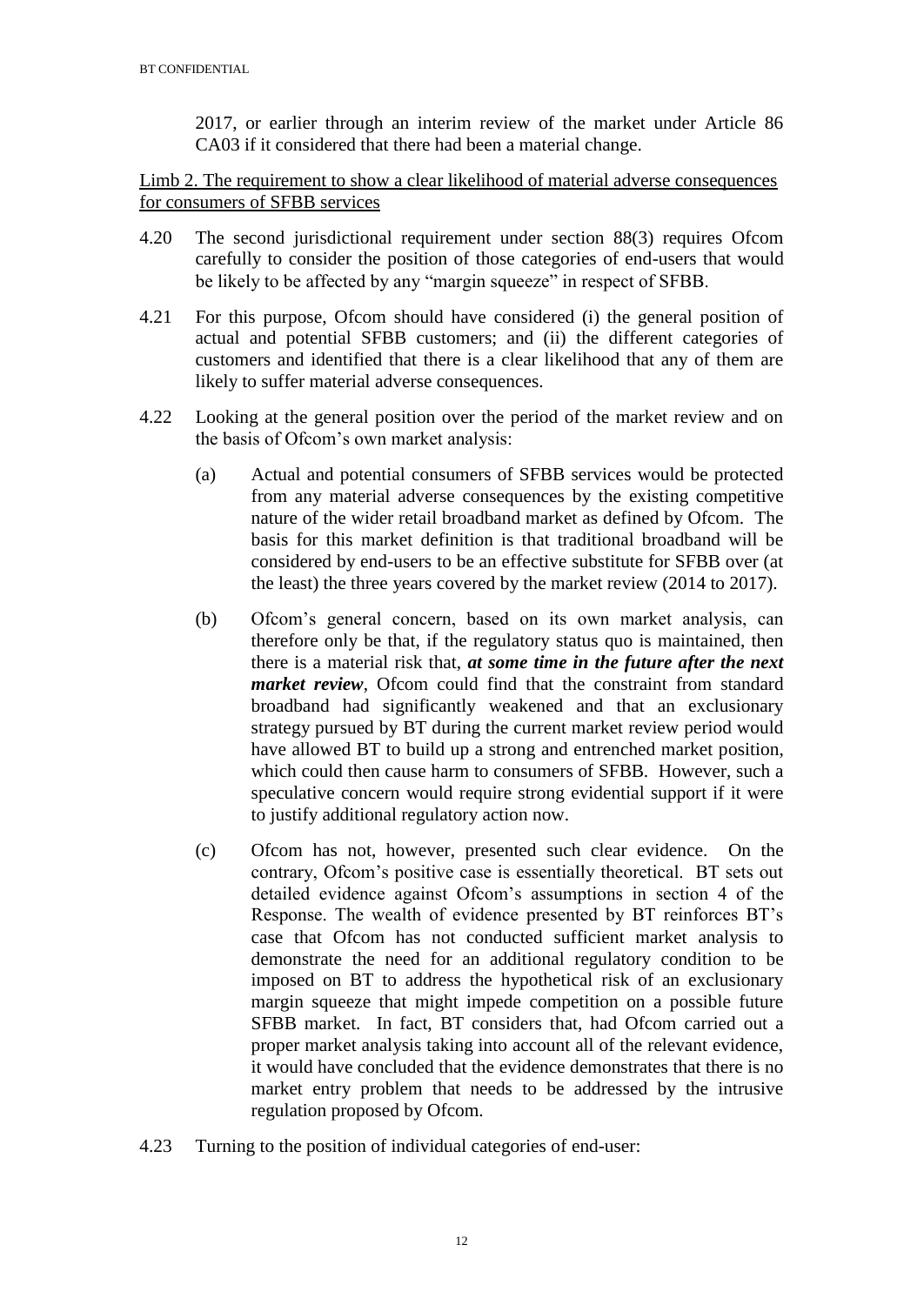#### BT CONFIDENTIAL

- (a) In so far as Ofcom's concerns might relate to the substantial category of end-users who have little or no interest in premium Pay TV services (and in particular those who place a low value on the additional content available on such services), any risk of "adverse consequences" relates to the possibility that suppliers of such consumers may not be able to compete with BT if BT were to reduce its retail margin to a level that made it impossible for rivals profitably to supply such consumers. An assessment of the likelihood of such adverse consequences would need to exclude any costs incurred by BT in seeking to compete on the premium Pay TV market.<sup>16</sup>
- (b) BT submits that any assessment of likely "adverse consequences" for end-users of broadband services should take into account *all* of the effects on those users in order to judge whether they are worse off overall (i.e. whether the adverse effects outweigh any associated positive effects). For instance, for those end-users that are also actual or potential users of Pay TV services in both the short and the long term, any assessment should consider potential effects in relation to the Pay TV markets, i.e. (i) to take account of the market power of other suppliers, notably Sky on the wholesale market for the supply of CPSCs; and (ii) to balance theoretical concerns over the effects in relation to SFBB against the positive effects gained by consumers through BT competing on the market for CPSCs. BT considers that broadband customers who value Pay TV services are better off overall as a result of BT being able to compete effectively against Sky in relation to CPSCs. In any event, the legal point for present purposes is that Ofcom has not carried out this assessment – and indeed now proposes an MST that would in practice exclude the possibility of any such assessment under either ex ante regulation or ex post competition law.

# **5. Conclusion on jurisdictional arguments**

- 5.1 In summary, Ofcom has not met the statutory requirements of section 88(1)(a) and 88(3) for imposing a section 87(9) condition. In particular:
	- (a) Ofcom has not carried out sufficient market analysis as required under section 88(1)(a) as to whether there is a risk that adverse effects would arise from price distortion. In this respect, Ofcom has not correctly identified the primary counterfactual scenario against which to analyse whether there is a risk of adverse effects, which is that the existing status quo of ex ante regulation through the FRAND and EoI SMP conditions (supported by ex post competition law) would persist. As a result, it has not met the requirements for imposing an MST at all.
	- (b) Ofcom has not properly shown that BT would have the ability and incentive to impose a price squeeze. Nor has Ofcom set out what has

 $16$  See Annex B.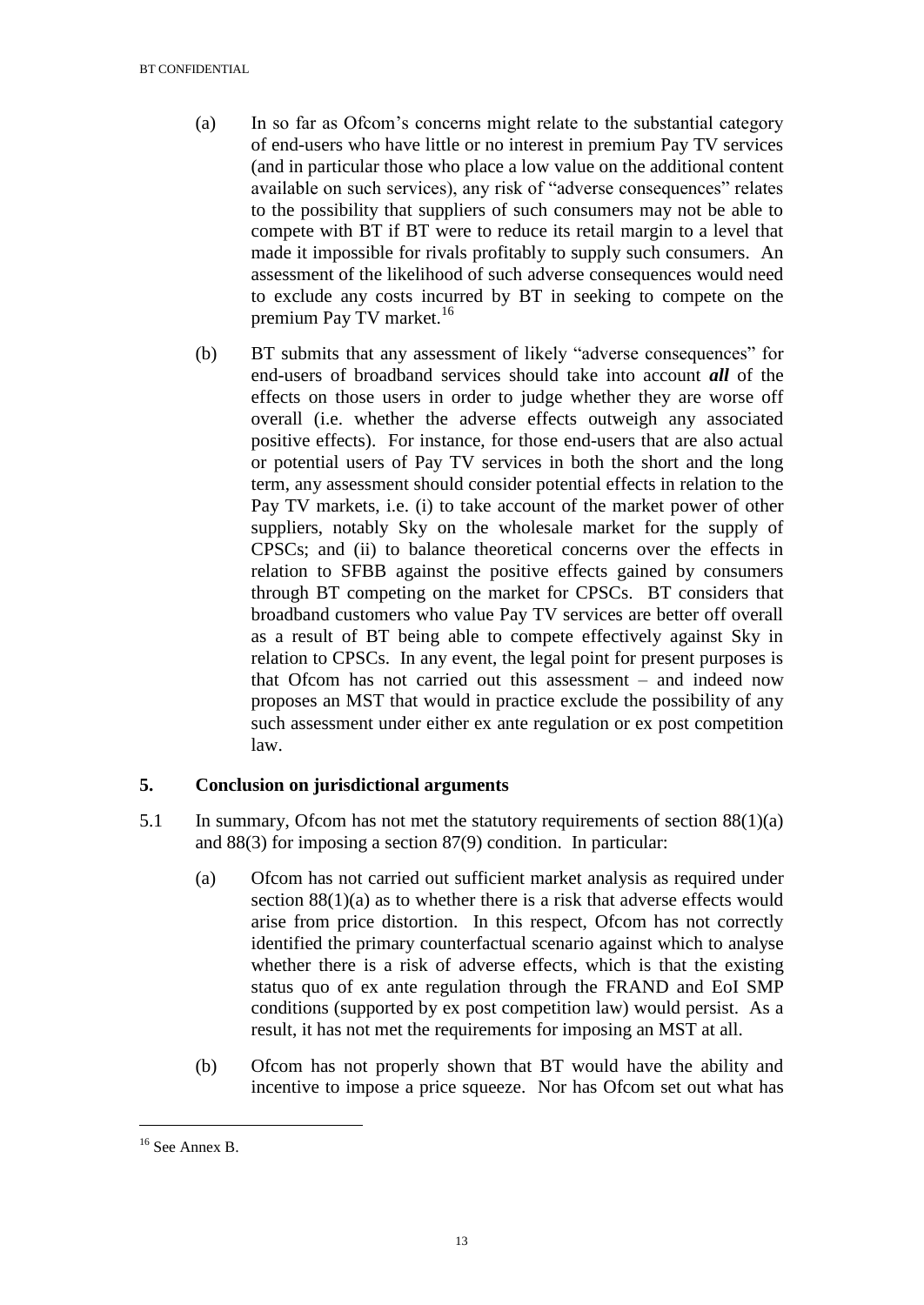changed since its previous consultations that would lead it to a different conclusion as to the need to impose additional regulation.

- (c) Ofcom has not considered the position of actual and potential SFBB customers in order to evaluate whether there is a material risk that they would suffer adverse consequences.
- 5.2 Given the complexity of the broadband market, the uncertainty of developments in SFBB and the differentiation of products offered by CPs,, Ofcom would need to carry out a careful market analysis as to the likely effects on consumers, rather than seeking to impose a burdensome additional regulatory condition based on a speculative and unevidenced concern as to possible future developments. Otherwise, Ofcom does not meet its own antiinterventionist and evidence-based standard.
- 5.3 Indeed, had Ofcom carried out this analysis, BT believes that it would have reached the conclusion that no additional regulatory condition of MST is justified. In this respect, BT notes that:
	- (a) to the extent that Ofcom has concerns that adverse consumer effects might arise at some point *after 2017*, there will be a further opportunity in the next market review to consider whether it is then necessary to introduce regulation;
	- (b) in addition, to the extent that there were any material changes giving rise to such concerns *prior to 2017*, which Ofcom itself currently considers to be unlikely, Ofcom could not only exercise its substantial regulatory powers under the existing regime (i.e. the FRAND condition, EoI and/or competition law), but, also, Ofcom has a safety net, in that if there were material unforeseen changes between now and 2017, it could potentially carry out an additional review in order to impose remedies within that period under Section 86 CA03.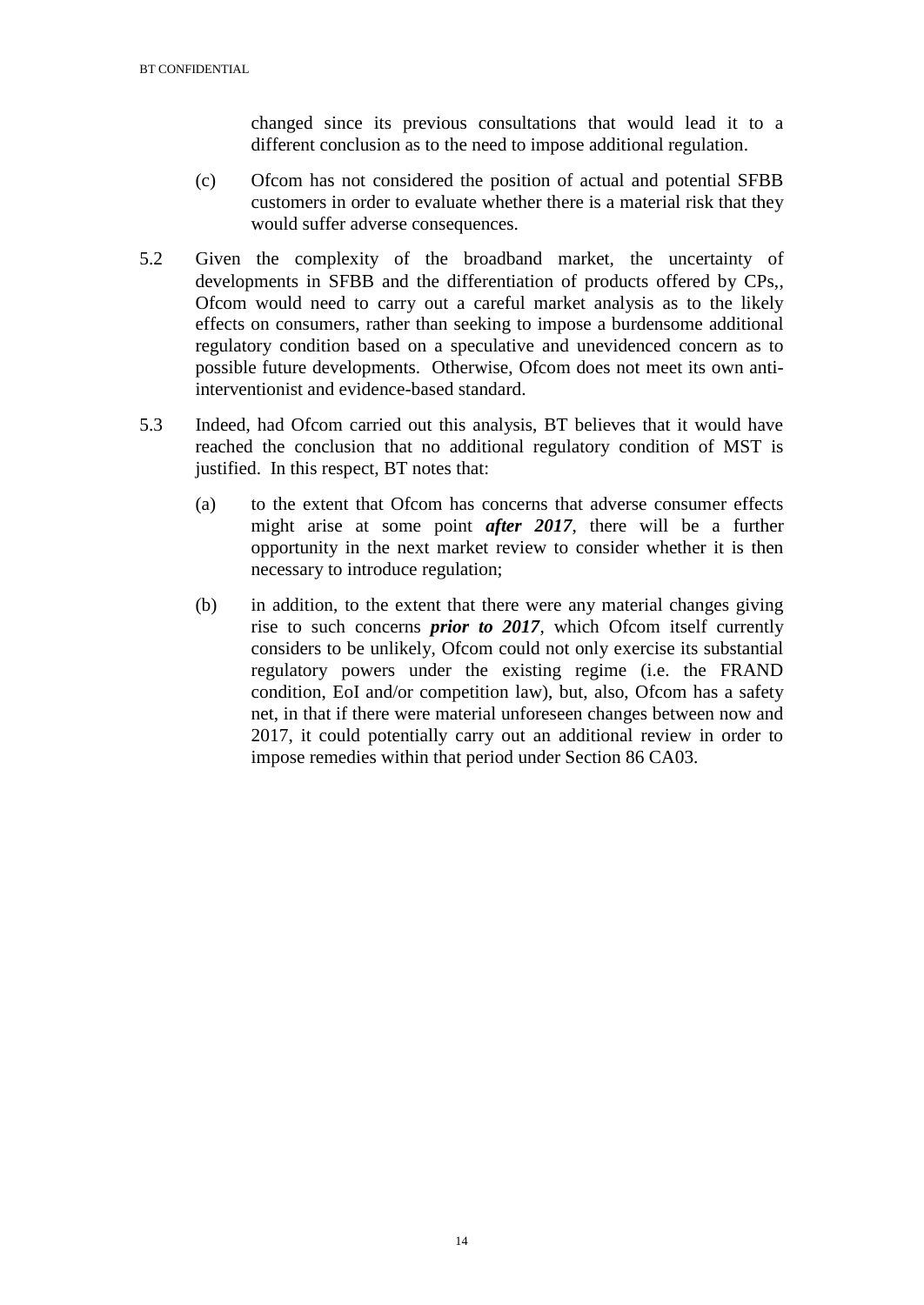- **B. EVEN IF OFCOM HAD CLEARED THE JURISDICTIONAL THRESHOLD FOR IMPOSING AN ADDITIONAL REGULATORY CONDITION, ITS CURRENT PROPOSAL FOR AN MST IS NOT PROPORTIONATE TO OFCOM'S OBJECTIVES.**
- **6. The proposed MST condition does not satisfy the principles of proportionality or the statutory requirements of section 88(1)(b) and (2).**

### **Introduction – the proportionality requirements to be taken into account by Ofcom in setting a section 87(9) condition**

- 6.1 Even if Ofcom had carried out a sufficient market analysis to justify the imposition of an additional section 87(9) measure for the purposes of section  $88(1)(a)$  and (3) CA03, Ofcom must still ensure that any such measure is proportionate to its objectives, i.e. to ensure that BT cannot use its SMP in the WLA market to set the VULA margin over the period of the market review such that it causes retail competition in SFBB to be distorted. BT considers that both the nature of the proposed MST and the specific methodology proposed by Ofcom, are excessive and go beyond what is necessary for Ofcom's purposes.
- 6.2 Under Article 8(4) AD, obligations imposed must be "*based on the nature of the problem identified, proportionate and justified*". This is also clear in the expression of Ofcom's general and Community duties in sections 3 and 4 of the CA03, subject to a requirement that Ofcom's regulations do not involve "(a) the imposition of burdens which are unnecessary; or (b) the maintenance of burdens which have become unnecessary."<sup>17</sup> Ofcom's regulatory principles state that "*Ofcom will strive to ensure its interventions will be evidence-based, proportionate, consistent, accountable and transparent in both deliberation*  and outcome."<sup>18</sup>
- 6.3 These parameters for Ofcom to act show that Ofcom must have a strong justification for limiting BT's pricing freedom by imposing an ex ante MST. Indeed, the Tribunal stated in the Mobile Call Termination Charges judgment that "*there can be few economic interests connected with the running of a business more fundamental than the ability of that business to determine the*  prices at which the goods and services it sells are offered for sale".<sup>19</sup> As a result, the Tribunal considered that SMP conditions that limit that pricing freedom engage Article 1, Protocol 1 of European Convention for the Protection of Human Rights and Fundamental Freedoms<sup>20</sup> and can only be imposed in the public interest and with proper regard for proportionality.

 $17$  Section 6(1) CA03.

<sup>18</sup> http://www.ofcom.org.uk/about/what-is-ofcom/statutory-duties-and-regulatory-principles/

<sup>19</sup> *BT plc, Everything Everywhere Ltd, Hutchison 3G (UK) Ltd and Vodafone Ltd v Competition Commission*, [2012] CAT 11

 $20$  Protocol to the Convention for the Protection of Human Rights and Fundamental Freedoms, 20 March 1952.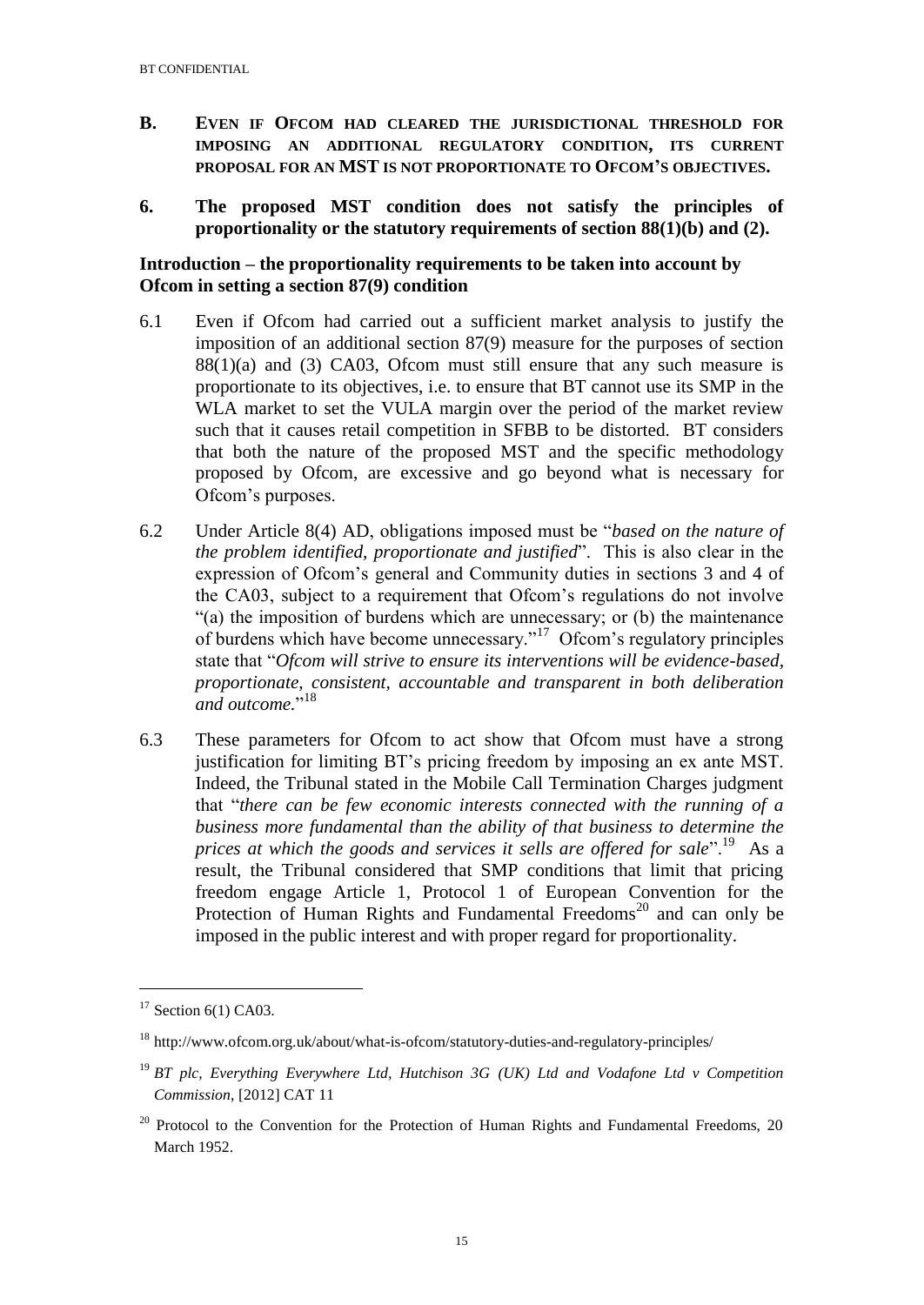6.4 The requirements of proportionality were also considered by the Tribunal in its *Tesco* judgment,<sup>21</sup> by reference to the following passage from of Case C-331/88 R v *Ministry of Agriculture, Fisheries and Food and Secretary of State for Health, ex parte Fedesa* [1990] ECR I-4023, paragraph 13:

"*By virtue of that principle, the lawfulness of the prohibition of an economic activity is subject to the condition that the prohibitory measures are appropriate and necessary in order to achieve the objectives legitimately pursued by the legislation in question; when there is a choice between several appropriate measures recourse must be had to the least onerous, and the disadvantages caused must not be disproportionate to the aims pursued*".

- 6.5 Paragraph 137 of the Tesco judgment identified the following four "main aspects", that the measure *"(1) must be effective to achieve the legitimate aim in question (appropriate), (2) must be no more onerous than is required to achieve that aim (necessary), (3) must be the least onerous, if there is a choice of equally effective measures, and (4) in any event must not produce adverse effects which are disproportionate to the aim pursued*" (emphasis added).
- 6.6 These general requirements of proportionality are reinforced by the specific provisions of section 88 CA03, which impose further statutory obligations on Ofcom in the setting of section 87(9) conditions.
	- (a) Article 13(2) AD requires that "*any cost recovery mechanism or pricing methodology that is mandated serves to promote efficiency and sustainable competition and maximise consumer benefits*". This is implemented into UK law by section 88(1)(b), which prohibits Ofcom from imposing a section 87(9) condition unless it is satisfied that those requirements are met.
	- (b) Moreover, section 88(2) CA03 gives effect to Article 13(1) AD by imposing a positive requirement on Ofcom, in setting a section 87(9) condition, to take account of "*the extent of the investment in the matters to which the condition relates of the person to whom it is to apply*".
- 6.7 The MST as currently proposed would constitute a stringent and rigid restriction on BT's pricing freedom, which would:
	- (a) impose a mechanistic, 'bright line' test based only on the numbers and without any analysis of market effect (as required under ex post competition law);
	- (b) involve a significant tightening of the normal competition law EEO standard; and
	- (c) cover SFBB bundles which include components based on inputs other than VULA (e.g. BT Sport) where BT clearly does not enjoy SMP and where one of its principal retail competitors, Sky, is dominant.

<sup>21</sup> *Tesco PLC v Competition Commission*, [2009] CAT 6.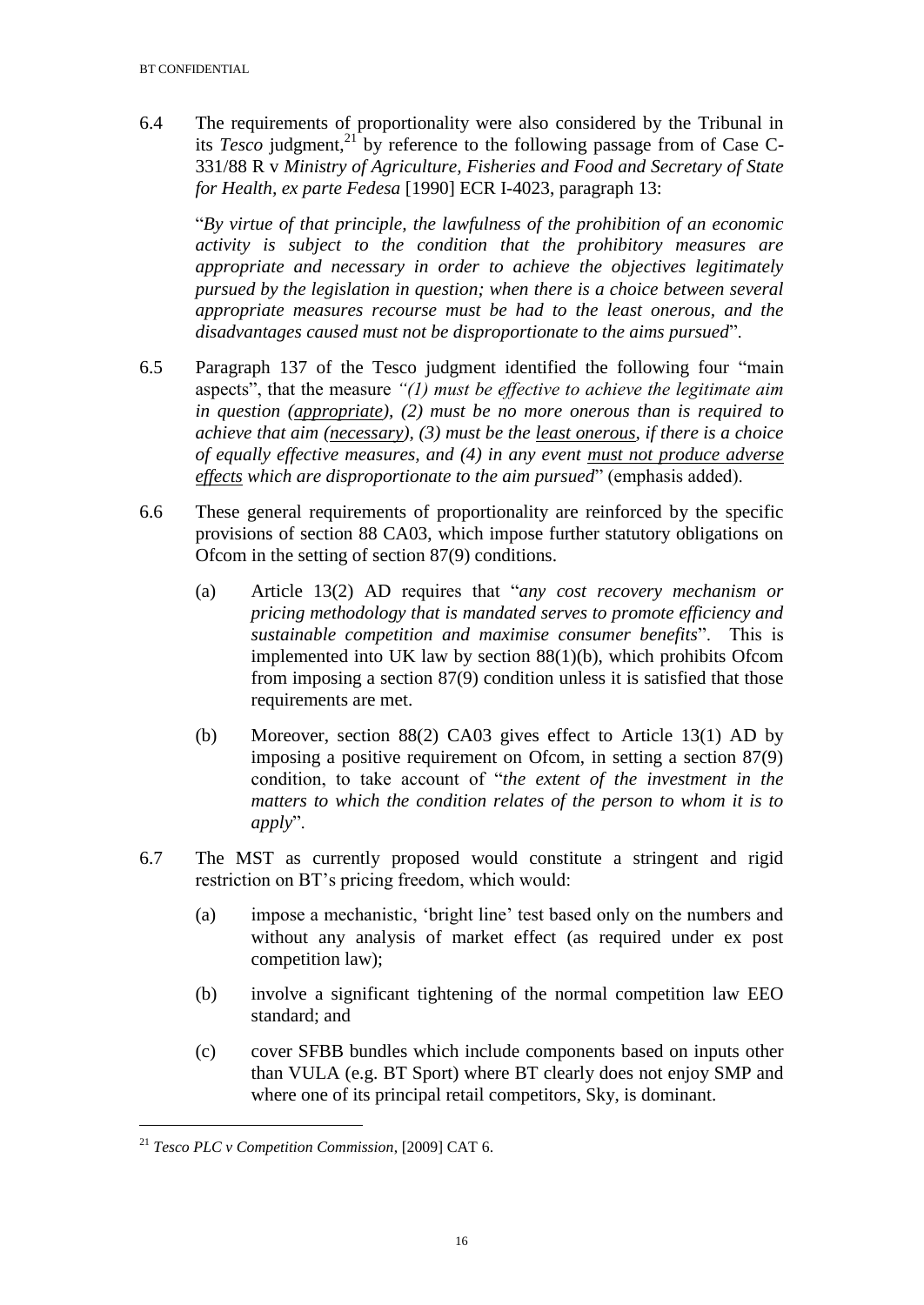Even if the jurisdictional requirements for imposing an additional regulatory condition on BT's pricing freedom are met, these features of the proposed section 87(9) condition must all be fully taken into account by Ofcom if it is to perform a proper analysis of whether its proposals are proportionate.

- 6.8 Moreover, in weighing up whether it should (i) maintain the status quo or, alternatively, (ii) impose any form of MST (and in particular the specific form of test proposed), Ofcom must take *full* account of the potential adverse effects of further regulatory action. Ofcom's inclusion of the costs of BT Sport within the test mean that such effects relate not only to the competitiveness of the SFBB market at both the retail and wholesale level, but also to the impact on BT and the potential adverse effects on consumers in the premium Pay TV market (see paragraph 8.4 - 8.8 below for more details). Indeed, the scope for a disproportionate and counterproductive regulatory response in such a complex and evolving market has been recognised at EU level if a rigid margin squeeze test is applied in a market characterised by bundled inputs and costs: see the discussion of the application of margin squeeze tests to bundles at paragraph 10.8 below.
- 6.9 The consequence is that the proposed MST would represent an unjustified and disproportionate response to Ofcom's stated objective of preventing retail competition in SFBB from being distorted. The remainder of this section addresses a number of central defects in Ofcom's current analysis and proposals before addressing the key issues of appropriateness, necessity and adverse effects.

# **Ofcom has not carried out a sufficient impact assessment**

- 6.10 Ofcom considers that the Consultation inherently constitutes an impact assessment.<sup>22</sup> BT disagrees. In particular, it does not adequately weigh up the costs of the proposal as against the benefits of applying it. The appropriate standard that Ofcom should have adopted in determining the nature of the impact assessment that is required was as set out by the Tribunal in the *Tesco*  $j$ udgment<sup>23</sup> namely, a standard which requires the decision maker to take more care where the outcome is more uncertain.<sup>24</sup>
- 6.11 Given that Ofcom is proposing to regulate in a way that risks impacting services which are currently in a downstream market that is competitive and in relation to which developments through to 2017 are highly uncertain, the prospective analysis is self-evidently not a robust one. As such, it is clear that there is a prospect that regulation will itself impose unjustified costs and/or disbenefits. A detailed, rigorous, and careful impact assessment should therefore be a vital step in Ofcom's analysis. Indeed, Ofcom's own guidance notes that "*An Impact Assessment should therefore be a core part of the*

 $^{22}$  Paragraph 2.12 of the Consultation.

<sup>23</sup> *Tesco v Competition Commission* [2009] CAT 6, paragraph 139.

 $24$  We recognise that this was a decision concerned with the standard to be adopted by the Competition Commission in different circumstances, but nonetheless, the principles are equally valid here.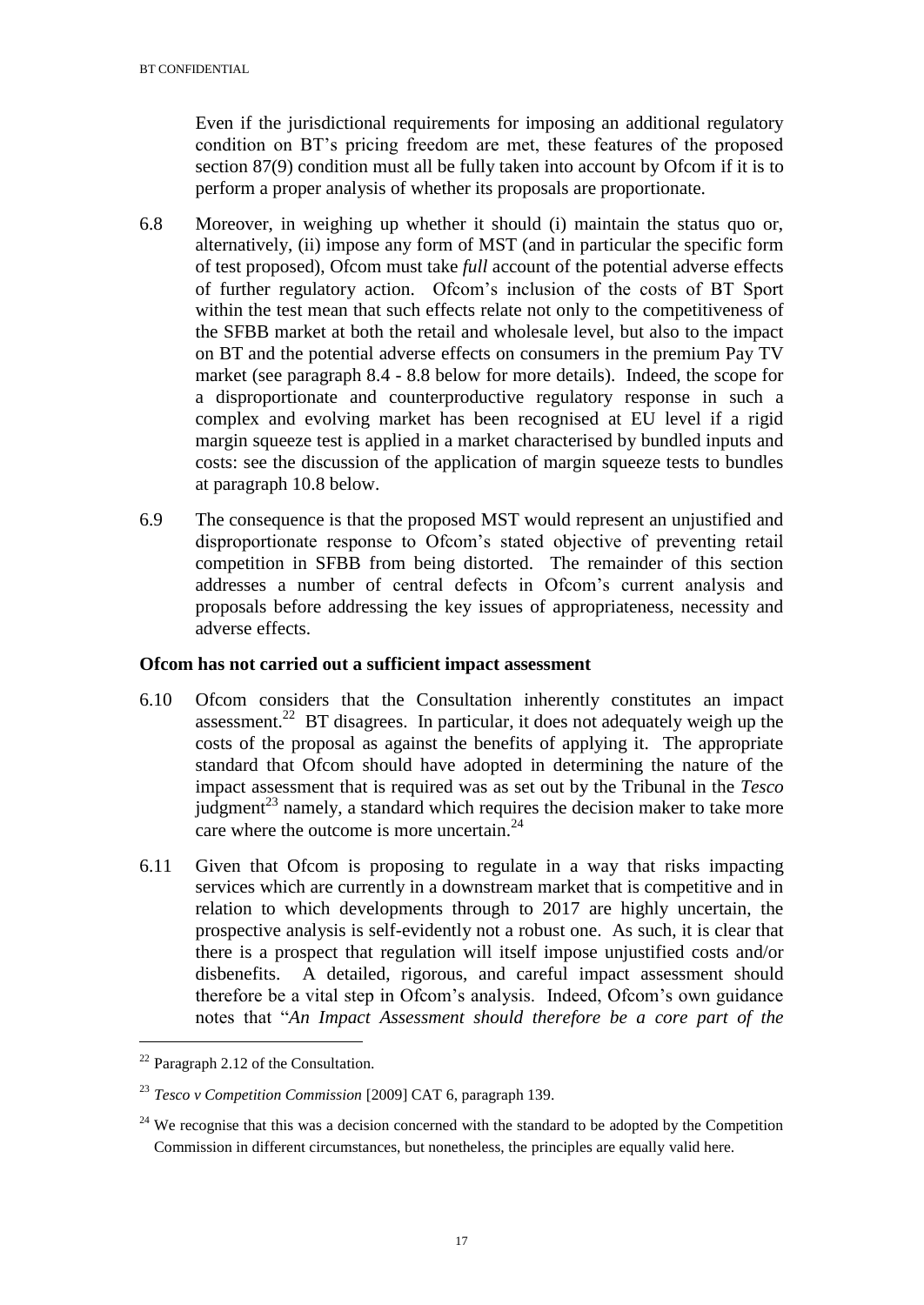<u>.</u>

*policy-making process, not a bureaucratic add-on. … in carrying out Impact Assessments, we will be guided by the principle of proportionality. This means that a decision which is likely to have a wide-ranging impact and/or impose substantial costs on stakeholders will have a more comprehensive Impact Assessment than a decision which will have a less significant impact*."<sup>25</sup>

- 6.12 An Annex to Ofcom's own guidance on Impact Assessment notes that "*Normally the Impact Assessment will be set out in a separate section or annex of the consultation document*" (page 21). This contrasts with the approach taken by Ofcom in this Consultation. At paragraph 2.12, Ofcom merely states that "*The analysis presented in this document constitutes an impact assessment as defined in section 7 of the Communications Act (CA03).*"
- 6.13 The process that should be followed in carrying out an impact assessment is set out in the Department for Business, Innovation and Skills Impact Assessment Toolkit<sup>26</sup> as follows: Step 1. Identify the problem; Step 2. Specify desired objectives; Step 3. Identify viable options that will achieve objectives; Step 4. Identify the impacts; and Step 5. Value the costs and benefits and select the best option.<sup>27</sup> BT's submissions on Steps 1 and 2 are included in Section 5 of the Response. In order to ensure that any proposed regulatory measure is proportionate, Ofcom must also ensure that it carries out Steps 3-5 properly, which it has not done.

Ofcom has not identified and considered all viable options that would meet its objectives

- 6.14 The way in which Ofcom has approached the creation of the proposed MST has failed properly to address Step 3 of the toolkit.
- 6.15 In section 3 of the Consultation Ofcom has settled on its regulatory objective (Option 2). In section 4, it then goes on to consider the means to achieve that objective. In paragraph 4.37, cost-based wholesale price regulation is dismissed as an option and in paragraphs 4.40 to 4.42 ex post competition law alone is dismissed as being ineffective.
- 6.16 At this point of the Consultation, Ofcom has formulated a test that meets its SFBB objectives solely by reference to the supply of SFBB services. However, from this relatively narrow starting point, Ofcom proceeds to design the details of a test that ultimately catches a much broader suite of services. In particular, it incorporates bundles of services which contain other service

<sup>25</sup> Paragraphs 1.6 and 1.7, *Better Policy Making - Ofcom's approach to Impact Assessment*.

<sup>26</sup> Section 2, *Better Regulation Framework Manual - Practical Guidance for UK Government Officials*, July 2013.

 $27$  Ofcom reflects this process in paragraph 5.4 of its Impact Assessment Guidelines as follows: defining the issue we need to consider and identifying the citizen or consumer interest (stage 1); defining the policy objective (stage 2); identifying the options (stage 3); identifying the impacts on different types of stakeholders (stage 4); identifying any impacts on competition (stage 5); assessing the impacts and choosing the best option (stage 6).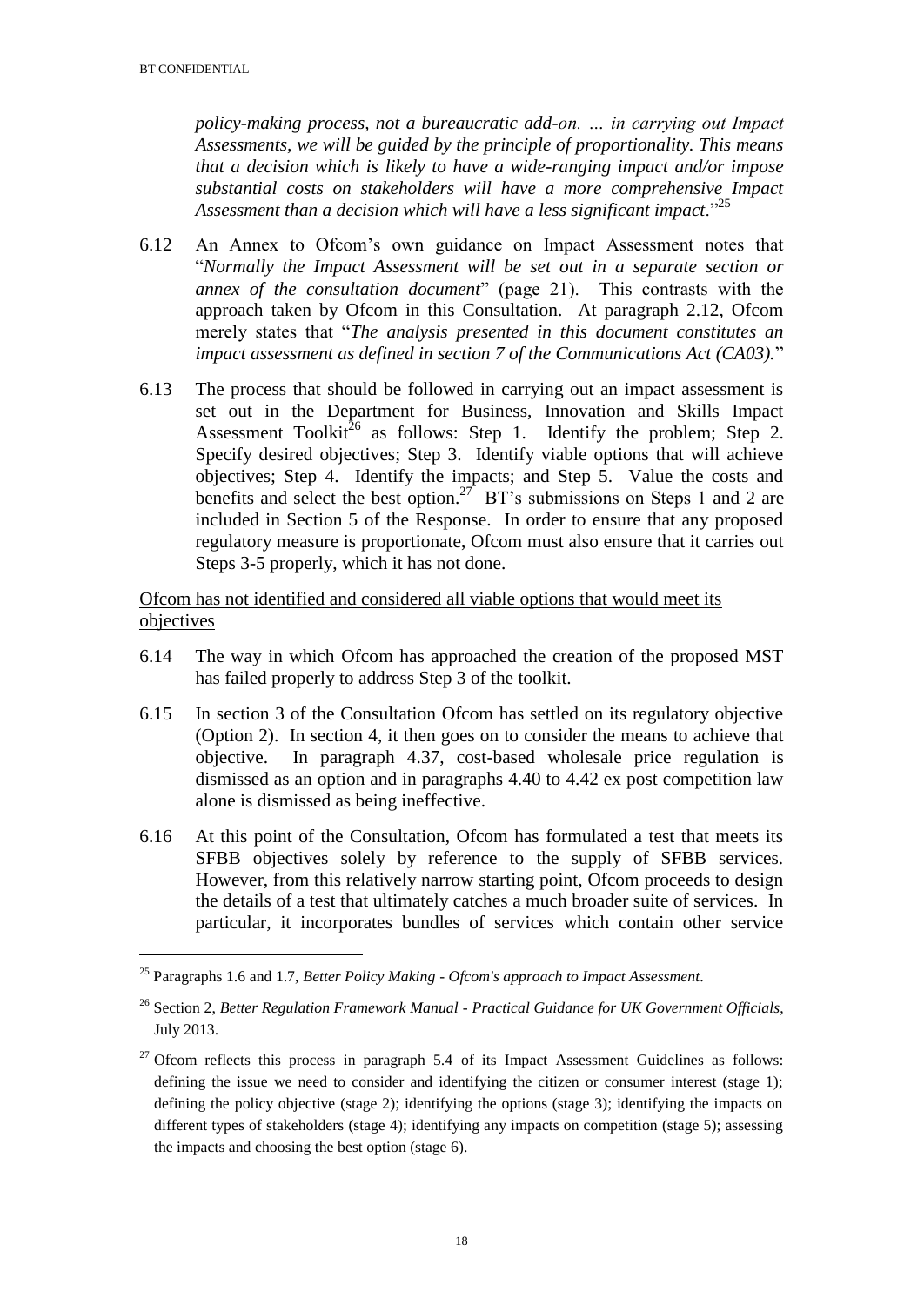inputs (in particular BT Sport) that are themselves inputs from other upstream markets where BT clearly has no market power (and where one of its principal retail competitors, Sky, is dominant).

- 6.17 Paragraph 4.4 above explains that Ofcom has failed adequately to consider the regulatory status quo of the existing FRAND condition, BT's EoI obligations and competition law for the purposes of determining if any additional regulatory obligation is required. Even if, contrary to BT's view, those regulatory protections are inadequate to address Ofcom's concerns, then a proper Impact Assessment would require Ofcom, having provisionally identified as its preferred option a binary 'on the numbers' MST incorporating triple play packages including BT Sport, to consider a range of other less intrusive options in order to assess whether this was the only, or indeed the preferred, option to address those concerns.
- 6.18 Ofcom considers some of the fine detail of the proposed MST in its discussion as to which adjustments to make, but does not properly reconsider the shape of the MST as a whole. These could also be considered as 'stress testing' of the preferred option. They include, inter alia:
	- (i) a bright line MST which is based on an EEO test and which is limited to testing only dual play offerings (plus ex post competition law);
	- (ii) a bright line MST which is based on an adjusted EEO test which is limited to testing only dual play offerings (plus ex post competition law);
	- (iii) remedies designed to ensure economic replicability involving (a) a bright line MST which is based on an EEO test assessing both dual and triple play offerings, which is used for screening purposes, and (b) other measures to assess whether the pricing behaviour in question is actually likely to cause significant harm to consumers (plus ex post competition law); and
	- (iv) Variants of any of the above which involve testing on a dynamic and forward looking basis, rather than a static analysis.
- 6.19 Notwithstanding the fact that Ofcom enjoys a measure of regulatory discretion in making its assessments, its own guidelines and practice - particularly given the speculative nature of its concerns and the intrusive nature of its proposed condition - impose an obligation to conduct a comprehensive impact assessment of alternative options.<sup>28</sup>
- 6.20 Ofcom also fails to evaluate the option of waiting until market developments are clearer before evaluating whether regulation is necessary. Its own guidelines state that "*Another option which it will often be useful to consider is*

<sup>28</sup> Paragraph 1.4 of *Better Policy Making - Ofcom's approach to Impact Assessment*.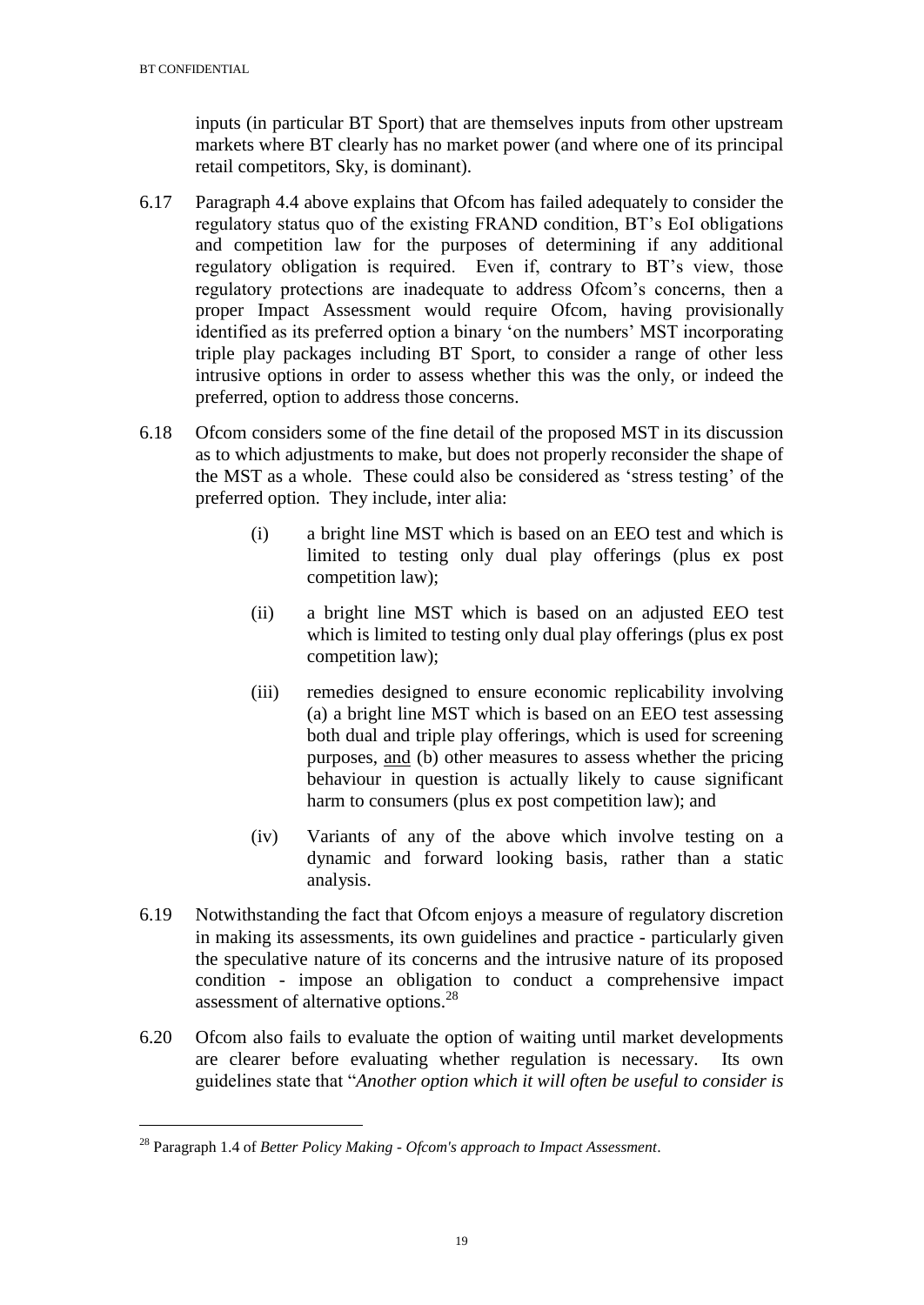*the 'wait and see' option. This means no new intervention immediately, but a commitment to monitoring the situation and reviewing the position at a later time on the basis of further evidence*." In this respect, a 'wait and see' approach would not have to mean waiting until the next market review, but could also be keeping the market under observation unless and until a material change meant that Ofcom felt an interim review (under section 86 CA03) was necessary. BT is already subject to significant regulatory and reporting obligations and so Ofcom would have a comprehensive view of its behaviour, and could launch a targeted review at any stage.

6.21 In fact, however, the only option Ofcom ultimately considered was more onerous than any of the above options, namely an MST which is based on an adjusted EEO test and which is a bright line, 'on the numbers' test for both dual play and triple play offerings – a test which would, if adopted in its current form, pre-empt any realistic role for competition law. Ofcom has not properly discharged its burden to demonstrate why it needs to impose such intrusive regulation now rather than wait to see whether the developments set out in Section 4 of the Response lead, as BT considers to be likely, to maturing and increasingly intense retail competition for SFBB.

Ofcom has not taken into account all relevant factors in settling on its proposal

- 6.22 In essence, having identified its preferred option, by failing then to circle back and consider less intrusive options of the types described above, the Consultation is also deficient in failing to identify the impacts of the proposal, as compared with the impacts of other proposals (Step 4 of the Toolkit).
- 6.23 Ofcom has made only a cursory attempt to identify the impact on BT of imposing the MST, but has not gone to the detail necessary for a measure of this scale and reach. Ofcom's assessment of its proposed options is set out in paragraphs 3.87 to 3.94 of the Consultation.
- 6.24 As discussed in more detail below, Ofcom's discussion of the impact on investment is weak. Ofcom considers (briefly) whether there would be an effect on BT's investment incentives in relation to fibre, but does not consider any effect on its position in Pay TV. For instance, at paragraph 6.175 of the Consultation, Ofcom notes that "*We are mindful that BT's expansion into premium sports channels is a new venture that is subject to significant short run and long run uncertainty and that our likely approach for calculating net costs adopts a number of simplifying assumptions that give rise to the possibility of error.*" However, Ofcom does not go any further in attempting to evaluate the likely extent of such error and the implications for BT. BT does not consider that it is reasonably open to Ofcom to defer consideration of the implications of the proposed MST for competition on the Pay TV markets – on the contrary, the risk and extent of any adverse impacts on that market caused by Ofcom's current proposals must be assessed before those proposals are put into effect.
- 6.25 Further detail on the expected impact on BT is set out in Section 8 below. As BT explains in that section, there is a very significant risk that the effect of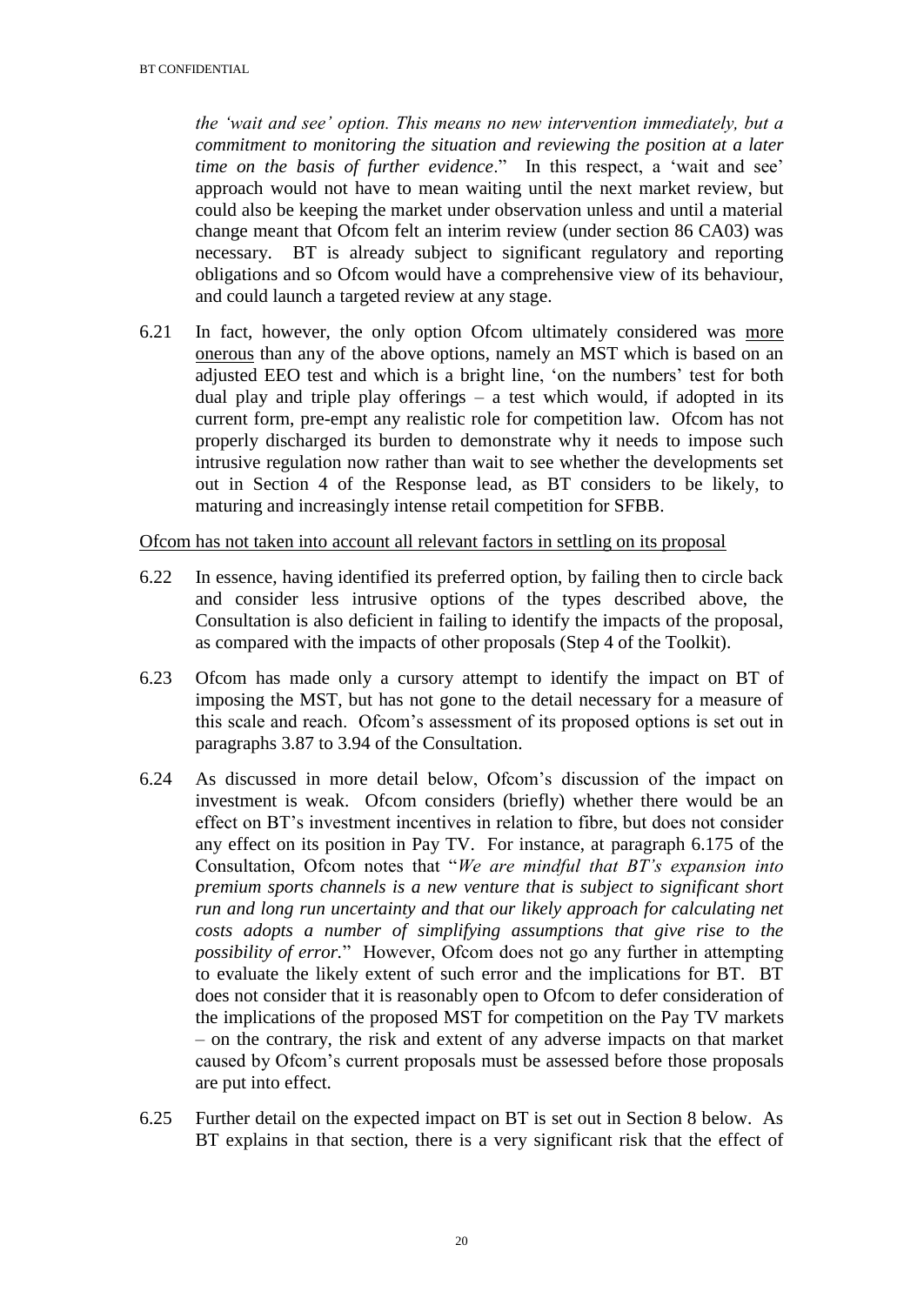Ofcom's proposals will be to raise a significant barrier to entry or expansion on the wholesale and retail markets for CPSCs, contrary to Ofcom's longstanding objectives.

#### Ofcom has not sufficiently weighed up the costs and benefits of its proposals

- 6.26 Similarly, the approach taken is also deficient in quantifying the costs and benefits of the options in order to weigh them up (Step 5 of the Toolkit).
- 6.27 In evaluating the proportionality of various options, the Toolkit states that "*a qualitative discussion of costs and benefits is a minimum requirement. Also, there should be initial estimates of costs and benefits associated with the different options.*" In relation to the level of scrutiny of the costs and benefits of each option, the HM Treasury Green Book on Appraisal and Evaluation in Central Government makes it clear that a proper attempt should be made to measure the costs. Paragraph 5.76 of the Toolkit notes that "*Costs and benefits that have not been valued should also be appraised; they should not be ignored simply because they cannot easily be valued. All costs and benefits must therefore be clearly described in an appraisal, and should be quantified where this is possible and meaningful.*"
- 6.28 This is relevant, for example, in relation to the assessment of whether to make adjustments to the EEO. By failing properly to take into account the costs and benefits of the different levels at which to set the MST (i.e. as per Options 1 to 3 in paragraph 3.72 of the Consultation), Ofcom incorrectly rejects Option 1 as ineffective, ignoring the relative strengths of BT's competitors. Ofcom correctly notes that "*In practice, different operators have different commercial strengths and weaknesses*" (Consultation paragraph 6.25). However, Ofcom does not go on to analyse these strengths and weaknesses: see 7.11 of the main Response for the detail of BT's complaint under this head.

### **Ofcom has not met the proportionality requirement that the condition should be appropriate for its aims, or the specific statutory requirements of section 88(1)(b)**

- 6.29 In summary, Ofcom's failure to follow the steps for an adequate impact assessment is not just a procedural failure, but also leads to the choice of a condition that is not appropriate for its aims. As summarised above, the principle of proportionality requires that the measure at issue should be "appropriate" to achieve its legitimate objective. In addition, section  $88(1)(b)$ CA03 prohibits Ofcom from imposing a section 87(9) condition unless it is satisfied that the condition is "appropriate" for the purposes of promoting efficiency, promoting sustainable competition and conferring the greatest possible benefits on the end-users of public electronic communications services.
- 6.30 Not only does Ofcom fail properly to identify or to evaluate the regulatory status quo as the primary counterfactual to the proposed ex ante MST (see paragraph 4.4 above), Ofcom does not adequately analyse the *nature* of the behaviour which, if realised, could put in jeopardy the attainment of Ofcom's objectives, which is a necessary precondition for assessing whether its current regulatory proposal is appropriate in these particular circumstances.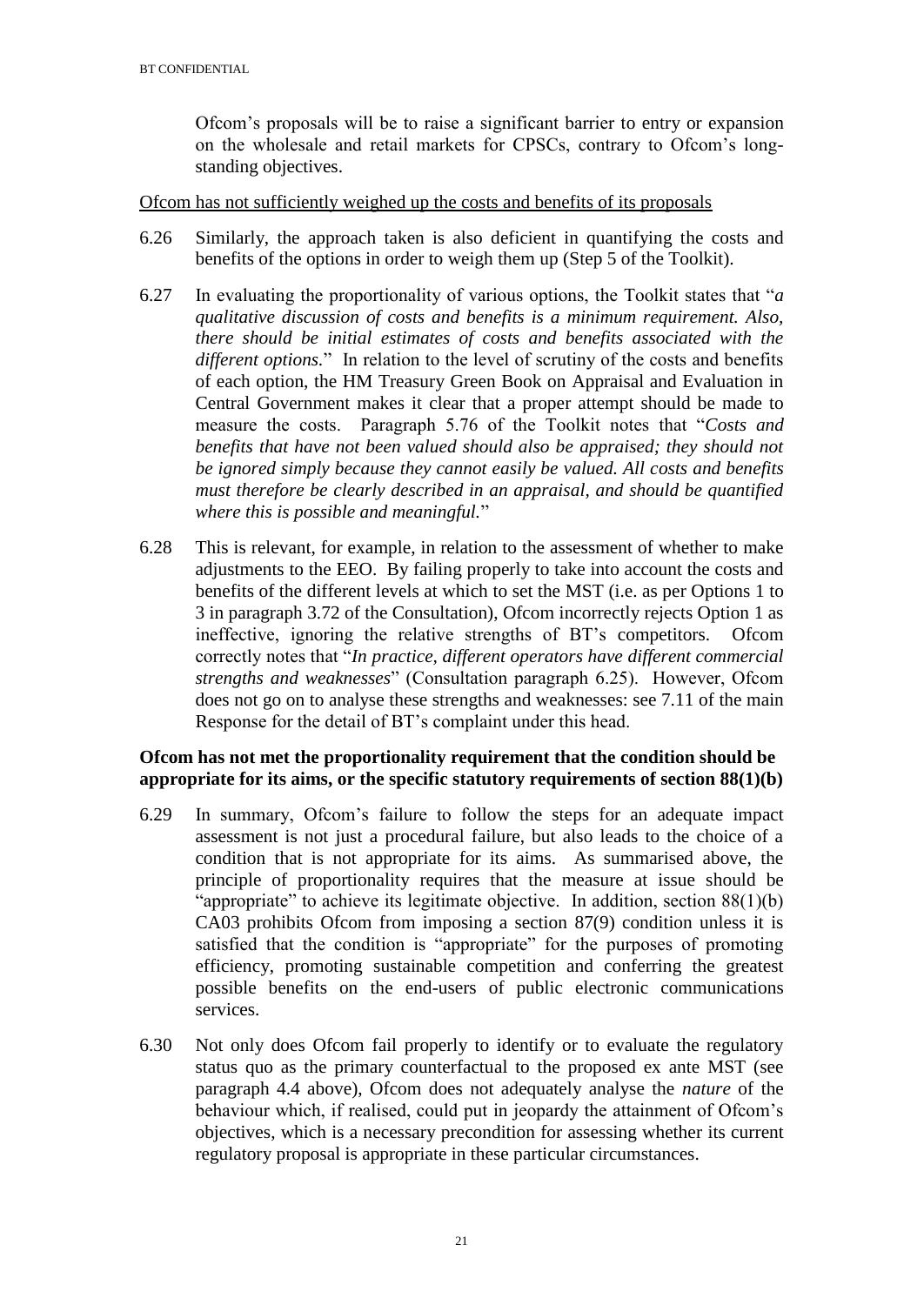- 6.31 Ofcom's failure in this respect is critical, as the problem that Ofcom is seeking to solve - that there would be insufficient margin for another CP to compete in the supply of SFBB - might come about in a number of different ways:
	- (a) BT increasing its GEA pricing;
	- (b) BT decreasing its retail pricing for SFBB; or
	- (c) BT keeping its retail pricing for SFBB constant, despite increases in the costs of those services.
- 6.32 Ofcom merely proposes the MST as a blanket approach to cover all of these scenarios.
- 6.33 BT considers that appropriate guidelines setting out how Ofcom would assess compliance with the existing FRAND condition by reference to BT's costs and revenues as well as underlying market conditions could ensure that it would continue to be effective in relation to each of these scenarios (see 6.18 of the Response). Alternatively, a more limited MST (addressing only dual play products and using EEO costs) would also be effective.
- 6.34 However, by including in the proposed MST retail product bundles such as triple play offers, whose overall cost stack is driven to a large extent by inputs that fall wholly outside the regulated VULA inputs, the current proposal makes no allowance for the complexities of cost increases arising from unrelated factors. The regulatory consequences of any such bundle that failed the proposed bright line MST can only sensibly be considered by means of a detailed and nuanced assessment of dynamics on related markets and an overall analysis of the likely competitive effects and effects on retail customers. Thus, the proposed MST would be unduly onerous, particularly in relation to scenario (c) above, and might lead to a failure 'on the numbers' and hence prohibition of behaviour that is economically rational and where there was no actual risk of distortion of competition on the retail broadband market or in relation to the supply of SFBB.
- 6.35 As such, the broad form of MST which is proposed, excluding any analysis of the basis for any increase in BT's costs or any assessment of the impact of any commercial decision to maintain retail prices, is inappropriate to address the behaviours which might feed in to Ofcom's objective.

### **Ofcom has not adequately taken into account relevant investments as required by Section 88(2) Communication Act 2003**

- 6.36 In addition to the requirements of section 88(1), section 88(2), reflecting the terms of Article 13(1), requires Ofcom to take account of the "*extent of the investment in the matters to which the condition relates of the person to whom it is to apply*".
- 6.37 As such, in weighing up the proportionality of its proposed approach, Ofcom must have regard not only to its duty of promoting competition, but also its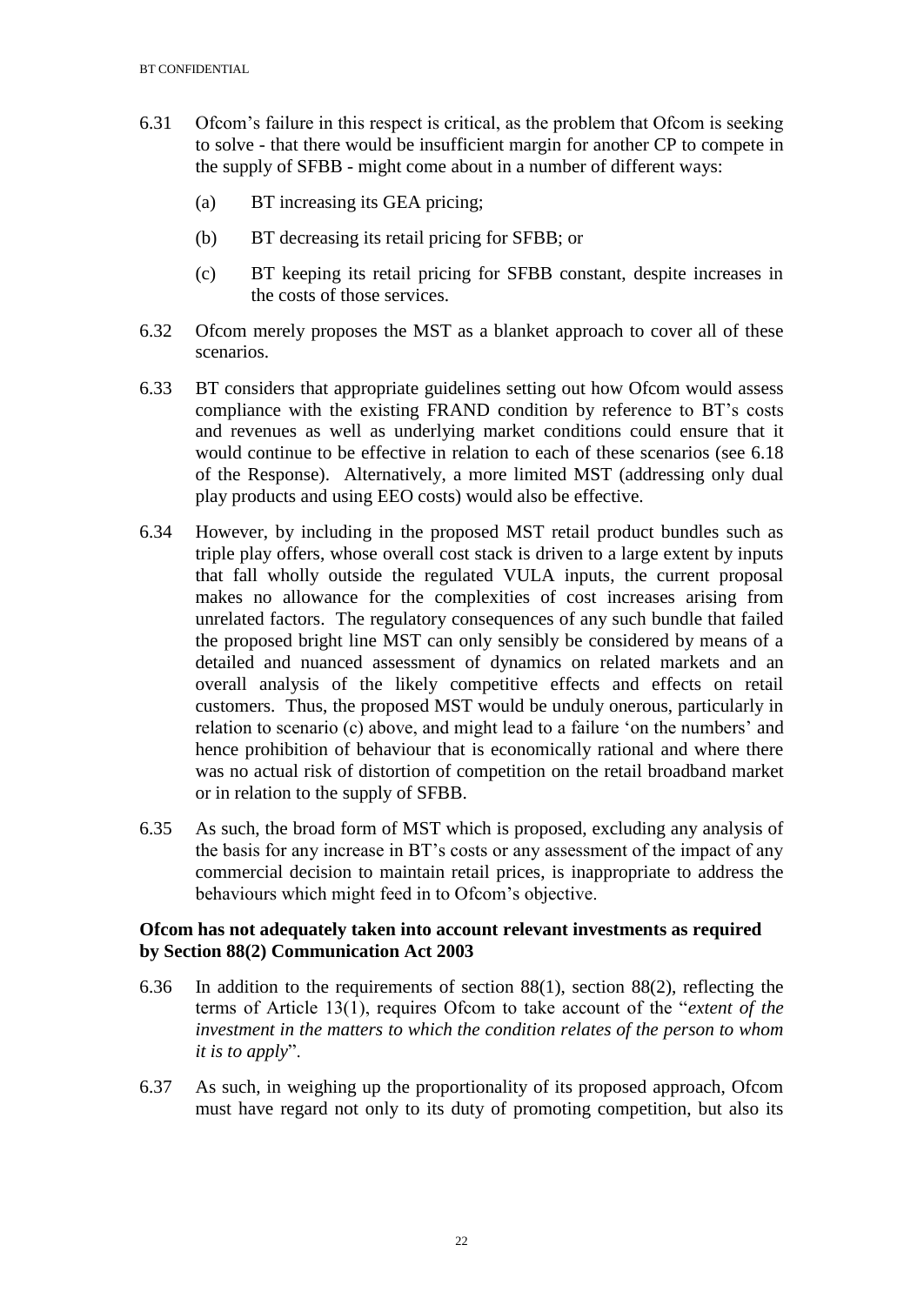duty of encouraging investment and innovation.<sup>29</sup> Furthermore, under Article 13 AD, Ofcom must take into account the investment made by BT and the need to allow it a reasonable rate of return on such investment.<sup>30</sup>

- 6.38 BT's position is that Ofcom's brief assessment of this issue, which is set out in paragraph 7.8 of the Consultation, is wholly inadequate to meet the statutory requirement. Although Ofcom has made a cursory attempt to consider BT's investment incentives for ongoing investment into fibre,  $31$  it has ignored its duty to ensure a return on BT's existing investments. This will, in turn, have an adverse effect on BT's incentives for future investment, whether in fibre or in other areas.
- 6.39 Contrary to Ofcom's apparent interpretation, section 88(2) is not limited to effects on "investment incentives": see paragraph 7.8 of the Consultation. Section 88(2) requires Ofcom to take account of "the extent of investment" generally in determining whether or not to impose price controls: BT must be entitled to recover past investments as well as to enjoy appropriate incentives to make future investments. Recital 3 of the Non-discrimination Recommendation emphasises the European Commission's aims to "*promote efficient investment and innovation in new and enhanced infrastructures*". In relation to SFBB, BT has invested £2.5 billion to roll-out SFBB to two-thirds of UK consumer and business premises by the end of  $2014$ <sup>32</sup> As noted in BT's 2014 Annual Report, BT has made this investment because fibre "*can transform lives and is a platform for growth for the whole of the UK*<sup>".33</sup>
- 6.40 The extent of recent and ongoing investment by Openreach is set out in paragraph 5.58 of the Response, including investment into vectoring, new network technologies (Fibre to the Remote Node) and increasing the footprint of broadband access. These investments are underway, but are not complete and will have long pay back periods. BT must be entitled to earn an appropriate return on these investments.

-

<sup>29</sup> Section 3(4)(b) and (d) CA03: "*OFCOM must also have regard, in performing those duties, to such of the following as appear to them to be relevant in the circumstances—(b) the desirability of promoting competition in relevant markets … (d) the desirability of encouraging investment and innovation in relevant markets*". See Consultation, para 3.37. See also the discussion of section 88(2) at paragraph 6.36 above.

<sup>30</sup> The last sentence of Article 13(1) AD provides: "*"To encourage investments by the operator, including in next generation networks, national regulatory authorities shall take into account the investment made by the operator, and allow him a reasonable rate of return on adequate capital employed, taking into account any risks specific to a particular new investment network project*".

<sup>&</sup>lt;sup>31</sup> Paragraphs 3.91-3.94 of the Consultation.

 $32$  Superfast Broadband: Boosting Business and the UK Economy http://www.btplc.com/Thegroup/BTUKandWorldwide/BTRegions/England/Factsandfigures/Superfa st-broadband.pdf.

<sup>33</sup> BT Annual Report 2014, page 14.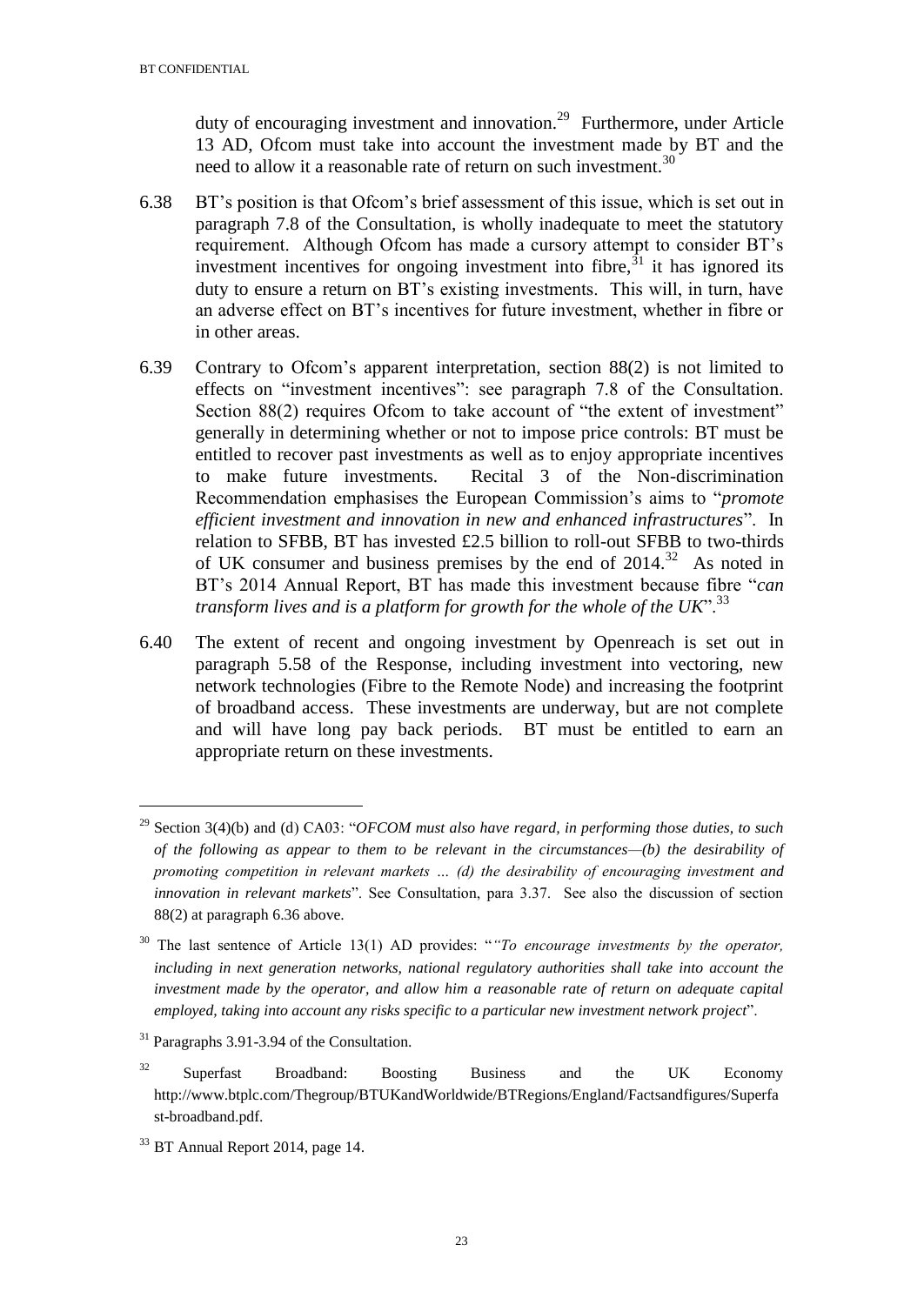- 6.41 Ofcom's approach to the issue of investment is inconsistent with the reasoning in the FAMR Statement, where one of the principal reasons for allowing pricing freedom upstream were the investments BT had already made. In the FAMR Statement, Ofcom considered BT's investment incentives generally. For instance, at paragraph 12.142 Ofcom stated that: "*We recognise that the majority of BT's commercial investment in its fibre network is likely to be complete by the start of the review period. Nonetheless, it is important to note that this investment was made in the light of the regulatory position previously set out by Ofcom. Adopting a consistent and predictable regulatory approach is important in order to support future investment more generally (not just in fibre) … We think that the flexibility to set VULA prices can promote investment by BT as it enables it to trial different pricing arrangements in the early uncertain period of NGA development*".
- 6.42 Furthermore, significant upstream network investment is now being undertaken by BT's competitors, such as the joint venture between Sky, TalkTalk, and CityFibre, FTTH networks by Hyperoptic (offering speeds of up to 1 GB per second) and GTC and other initiatives by Gigaclear and KPN, among others (see paragraph 4.57 of the Response). In this context, BT needs to be able to invest and innovate in order to continue to compete. Ofcom's proposed regulation, which could limit the extent to which BT can recoup the costs of investment that has already taken place, risks placing it at a disadvantage for future investment compared to other CPs. Ofcom should take account of such investments and the need to maintain an even-handed approach. It will also discourage innovation by other CPs, such as TalkTalk and Sky, as they are able to benefit from BT's investment in the UK's fibre network without having taken on the risk that BT has incurred.
- 6.43 Therefore, in proposing to implement the *ex ante* MST Ofcom must be concluding that the need to provide entry assistance (to address an aim which is based on the premise of a market problem that is not tested and is not certain to emerge at all, and particularly within the current market review period) outweighs important regulatory consistency and investment considerations,<sup>34</sup> despite the uncertainty of the development of SFBB and the remoteness of any potential competition issues.
- 6.44 Ofcom accepts that its Option 3 (sufficient margin to allow an operator with slightly higher costs that BT to significantly undercut BT's retail SFBB offers) would "*introduce perceived regulatory uncertainty, harming future investment*  incentives".<sup>35</sup> However, Ofcom is wrong to believe that Option 2 (its preferred approach) would not lead to the same result.
- 6.45 Furthermore, Ofcom's proposal to include the costs of BT Sport within the MST draws BT's investment in premium sport content into the factors of which Ofcom should take account. Section 88(2) refers to investment "in the matters to which the [proposed SMP] condition relates". The condition relates

<u>.</u>

 $34$  As Ofcom notes, these considerations apply more generally, in addition to fibre in particular.

<sup>&</sup>lt;sup>35</sup> Paragraph 3.94, Consultation.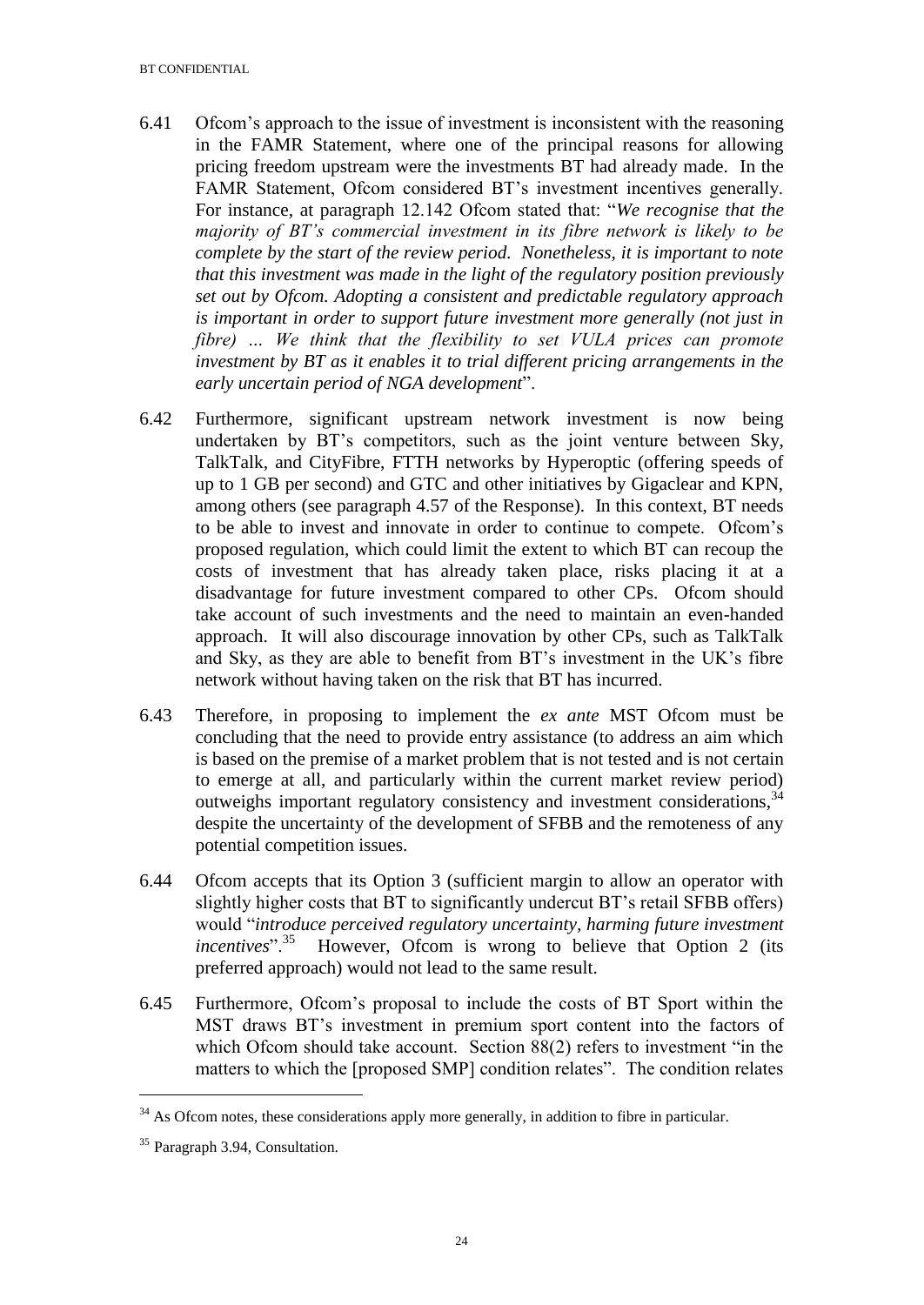to, and will have a direct effect on, BT's Pay TV business. Ofcom should therefore give full weight to the extent of the investment which BT has made in trying to build up its Pay TV business, the need to allow BT the opportunity to recover that investment and the impact of its proposed MST on BT's incentives to make further investments in Pay TV.

6.46 Ofcom has not considered BT's investment into Pay TV at all, merely noting that it "*recognise[s] that the launch of BT Sport impacts on competition in the provision of premium sports channels. Insofar as there may be competition problems in the pay TV sector, we consider that these are best considered through separate regulatory action*".<sup>36</sup> By including BT Sport within the proposed MST, Ofcom is obliged to take account of the effects on that market as well as on the broadband market at which the Consultation is aimed. At the least, in the context of the longstanding problems in relation to competition in the provision of premium sports channels, it is deeply concerning that Ofcom would not consider the potential harm that could be caused by its proposed SMP condition, as set out in more detail in Annex B, the Compass Lexecon report on *The appropriate economic treatment of BT Sport in VULA margin regulation.*

# **7. Even if the proposed MST were appropriate in this case, Ofcom has not established that this test is "necessary", nor has it set the test so as to be the least onerous to achieve the regulatory objective.**

- 7.1 Ofcom's proposed approach goes well beyond that necessary to achieve its aim. Despite the uncertainty of Ofcom's predictions about how the SFBB segment will develop (and the fact that Ofcom has recently published its provisional 'no grounds for action' decision in response to TalkTalk's complaint), Ofcom has nonetheless taken an unduly broad approach to evaluating the level of margin that would be necessary to enable competing CPs to operate effectively.
- 7.2 As noted above, the impact assessment that Ofcom claims to have conducted is materially inadequate in failing properly to assess the regulatory alternatives that would be available either in the form of the status quo (see paragraph 6.17 above) or in the form of less intrusive forms of MST condition (see paragraph 6.18 above), should Ofcom remain satisfied that the statutory requirements of section  $88(1)(a)$  and (3) are satisfied.
- 7.3 In assessing the broader question of whether the proposed MST goes beyond what is needed to achieve Ofcom's regulatory objectives, BT notes that recital 65 of the Costing and Non-discrimination Recommendation states the European Commission's view that the aim of the "economic replicability" test advocated in that Recommendation (in effect a margin squeeze test) "*should not go beyond that of a market structure with a sufficient number of qualifying operators to ensure effective competition*."

<sup>&</sup>lt;sup>36</sup> Paragraph 5.87 of the Consultation.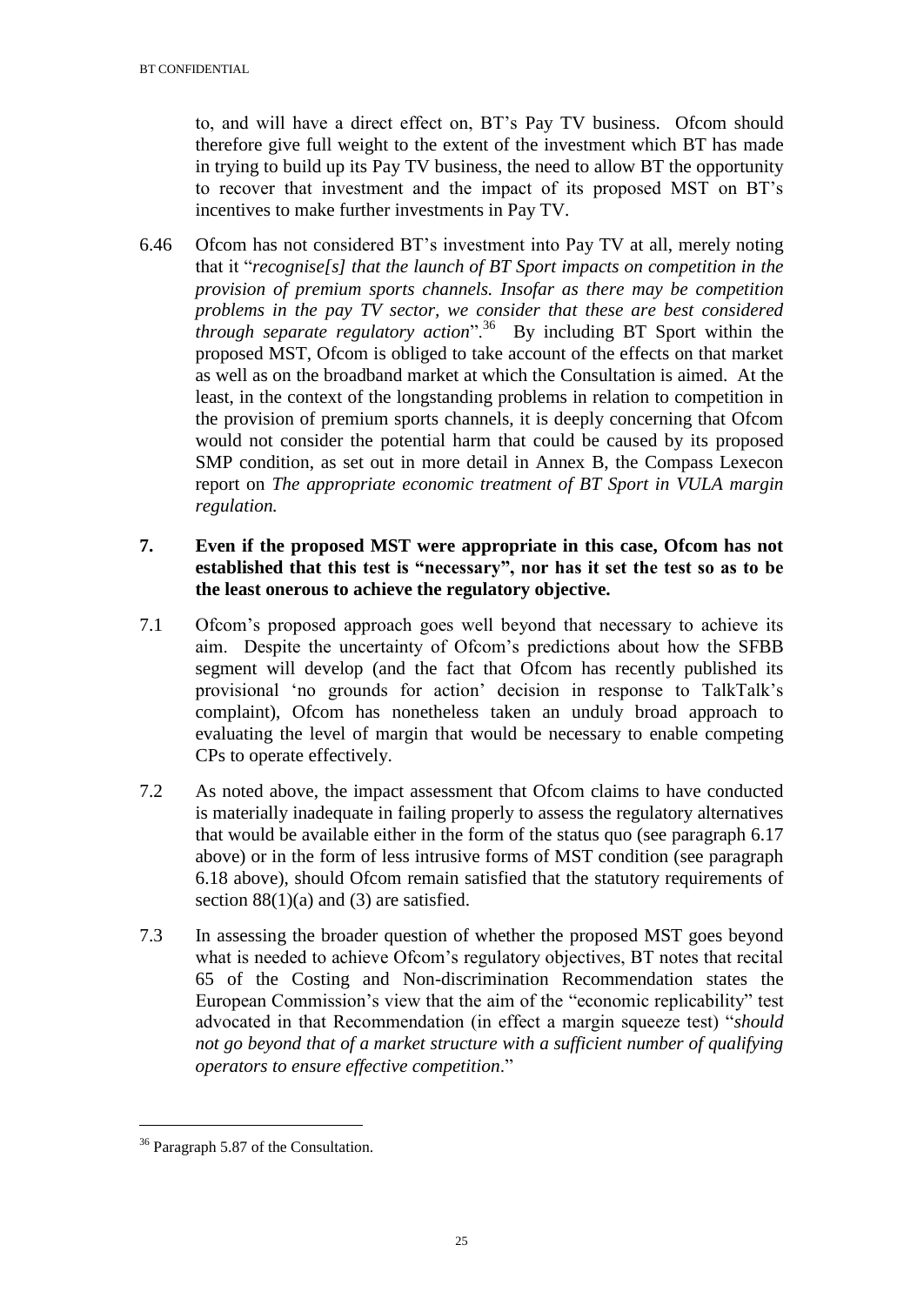- 7.4 However, Ofcom's adjustments go significantly further than this. As is made clear in **Annex B**, Ofcom's proposal may require a level of margin that is significantly greater than that necessary for a SFBB competitor to reach minimum efficient scale.
- 7.5 This economic analysis reflects the reality of the UK broadband market. As described in section 4 of the Response, this is a highly competitive and strongly differentiated market where BT's principal competitors have developed a range of distinct business models based on different bundled retail offers and pricing structures. In particular, different competitors have targeted their retail offerings at consumers who place a different relative value on different aspects of their bundled offers, and in particular those consumers who do and those who do not value premium Pay TV as part of a triple play offering. As such, BT's competitors do not seek to replicate all of BT's retail offerings. Moreover, BT cannot seek to replicate all of the products offered by its competitors due to its lack of access to Sky's channels.
- 7.6 The design of Ofcom's proposed MST is seriously defective in failing to take this fundamental feature of the market into account. Ofcom's model, and the adjustments that are made under it, appear to reflect an attempt to ensure that BT's competitors can achieve 'perfect' economic replicability of all of BT's bundles in that Ofcom's means of achieving its aim is to ensure that CPs are able "to profitably match BT's retail superfast broadband offers" (paragraph 3.102). It therefore provides BT's competitors with an asymmetric and unnecessary advantage over BT, which is not warranted in order to achieve Ofcom's aim. That approach is not only unnecessary to achieve Ofcom's objective of preserving the competitiveness of SFBB supply - it threatens to distort the effective competition which is currently operating in the broadband market (as well as materially impeding BT's ability to act as an effective competitor on the Pay TV markets: see below).
- 7.7 In summary, Ofcom's unduly onerous proposed MST results from the cumulative effect of Ofcom's underlying modelling decisions (and in particular, the inclusion of the net costs of BT Sport). As set out in sections 8 and 9 of the Response, BT disagrees with each of the key decisions made by Ofcom and, together, the combination of these decisions leads to a MST that is manifestly more onerous than is necessary.

# **8. Even if an MST were in principle appropriate in this case, Ofcom has not set the test in a way that avoids adverse effects on the broadband or other markets.**

8.1 The final element of the proportionality test set out at paragraph 6.5 above is whether the proposed MST condition involves adverse effects that go beyond any benefits. BT considers that the imposition of the MST proposed will have a significant adverse impact not only on the competitiveness of the SFBB market but also its competitive position in other related markets. As explained above, Ofcom has not sufficiently taken into account these potential adverse effects on competition.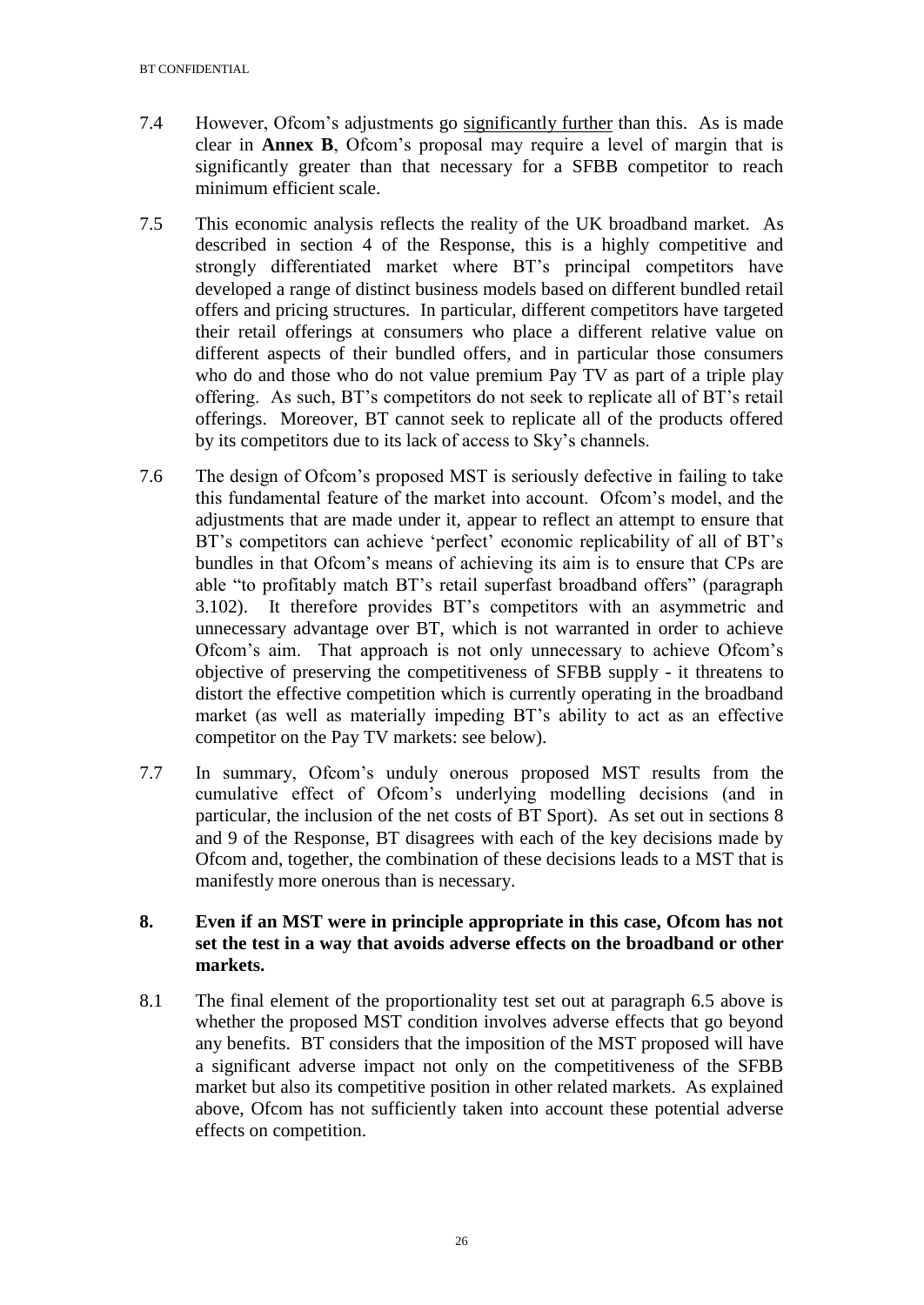### **The competitiveness of the emerging SFBB market**

- 8.2 As section 7 above shows, there is a material risk that the proposed MST will confer an unnecessary benefit on BT's competitors by requiring a margin to be maintained at a level that is not needed for effective competition on that market. Such an outcome would be detrimental to competition on both the retail market and, in the longer term, on the upstream market, in that it would deter investment on that upstream market.
- 8.3 These points are explained in greater detail in Annex B. In addition, Ofcom's failure adequately to identify or evaluate the adverse implications for investment on the upstream market have been described at paragraph 6.36 onwards above.

# **Pay TV**

- 8.4 In addition to potential adverse effects on the broadband markets themselves, Ofcom's proposed approach will have an adverse impact on competition in related markets in the Pay TV sector, in particular competition in the provision of CPSCs and, relatedly, for competition in the form of triple play retail offerings.
- 8.5 As Ofcom is aware, BT is in the early stages of establishing a premium Pay TV business built around its BT Sport channels. By including the costs of BT Sport in the margin squeeze calculations and requiring recoupment of costs from current broadband subscribers, Ofcom will severely limit BT's incentives to invest in BT Sport to compete with Sky going forwards, which can only consolidate Sky's position.
- 8.6 As is shown in **Annex B**, the inclusion of BT Sport may not be necessary to provide an effective level of margin for CPs to "ensure effective competition" with BT in SFBB. Its inclusion at all is therefore disproportionate.
- 8.7 However, there is a further objection to the proposed inclusion of BT Sport arising from the fact that it necessarily involves an adverse impact on the competitiveness of the related markets for premium Pay TV and the upstream inputs for such retail markets  $-$  in effect, Ofcom is threatening to create a significant regulatory barrier to entry and expansion to BT as against its principal competitors.
- 8.8 To the extent that Ofcom remains of the view that it is necessary to take BT Sport into account at all, contrary to BT's view, then at the very least appropriate weight should be given to the importance of the investment for BT and the potential benefits to consumers if that investment were to lead to a significantly more competitive market for CPSCs.

# **9. Conclusion on proportionality**

9.1 For all the above reasons, the proposed MST condition would infringe the principles of proportionality binding on Ofcom: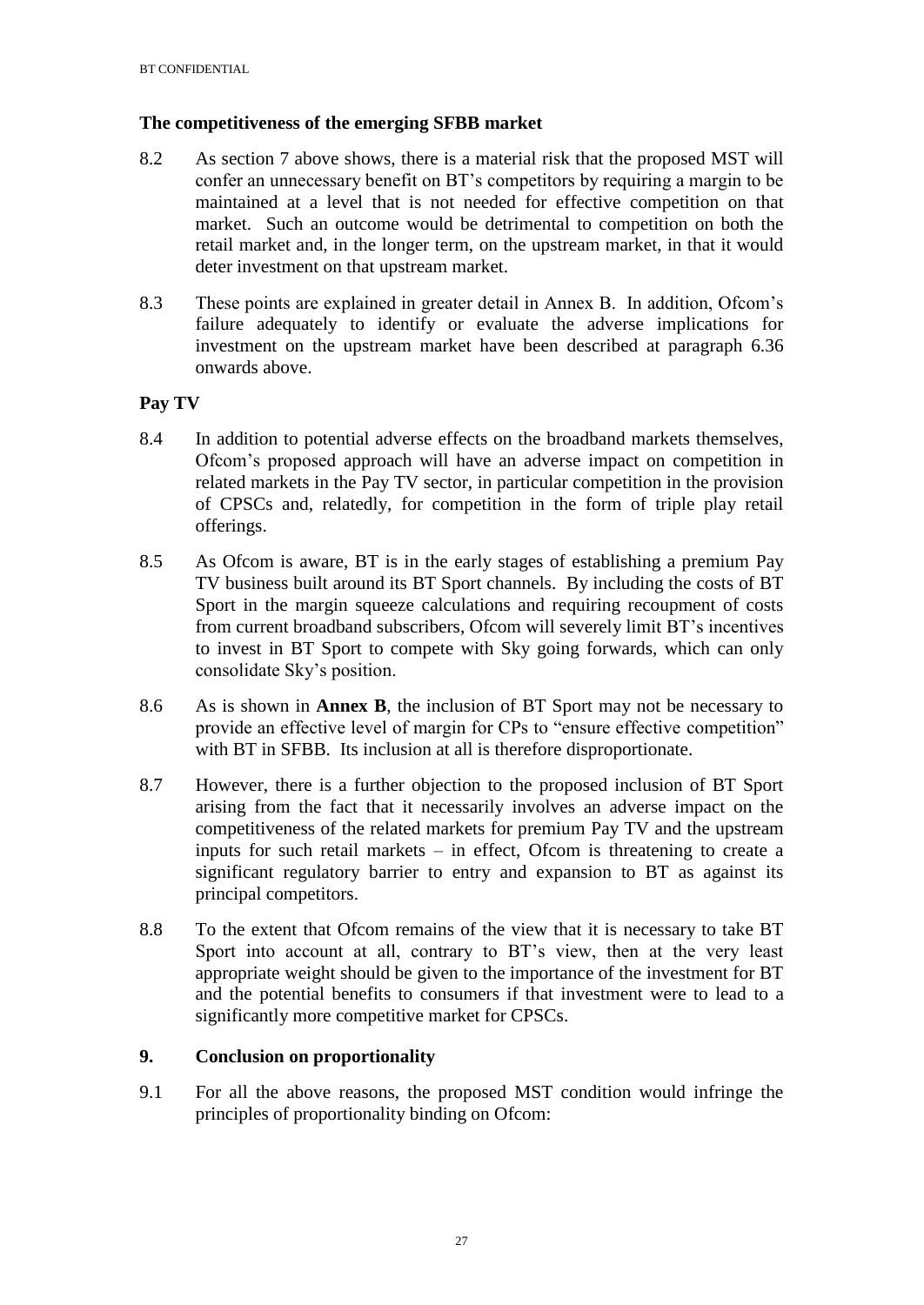- (a) Ofcom has not undertaken an adequate Impact Assessment it has not sufficiently considered regulatory alternatives that also might meet its objectives or conducted a sufficient cost benefit analysis of each of those alternatives.
- (b) It has not sufficiently considered BT's investments in SFBB and related markets (in particular, sports content and Pay TV) both in terms of earning an appropriate return on investment and on future investment incentives for the purposes of section 88(2) CA03.
- (c) The proposed MST condition is neither necessary to achieve Ofcom's objectives nor the least onerous option. In particular, the adjustments that are included in the test would result in a greater level of margin for competitors than is needed for them to compete effectively with BT. This would provide competitors with a windfall, in what is a highly competitive market in which they are already successfully operating and would cause distortions in the markets affected by the test.
- (d) As such, the proposed condition risks having significant negative effects on competition both on the broadband market itself and on competition in other related markets.
- 9.2 Overall, these factors are not weighed adequately in Ofcom's Consultation and they render the proposed VULA margin licence condition disproportionate.
- 9.3 As a final point, BT contends that, even if Ofcom were to consider, contrary to BT's assessment, a bright line test remains necessary and appropriate in relation to dual play services, there would still be no justification for applying the same methodology to BT TV or when including the net costs of BT Sport. The market conditions on a complex retail market such as the retail broadband market are not such as to justify a pass/fail accounting test as the basis for regulatory action (see paragraph 6.35 above). As such, any failure 'on the numbers' that resulted solely from the additional inclusion of BT TV and/or the net costs of BT Sport should therefore require some form of effects analysis as a precondition to any Ofcom intervention. This final submission on proportionality reflects not only a principled economic and regulatory approach but also the policy position of the EU Commission set out below.

### **10. Additional considerations under EU and UK law**

- 10.1 BT relies on two specific features of EU and UK regulatory law:
	- (a) The policy positions stated by the European Commission and BEREC/ERG relevant to this issue.
	- (b) The terms of the recent amendments to section 96A CA03 in relation to the prioritisation of competition law enforcement in a regulatory context.

### **European Commission Recommendations and BEREC Common Position**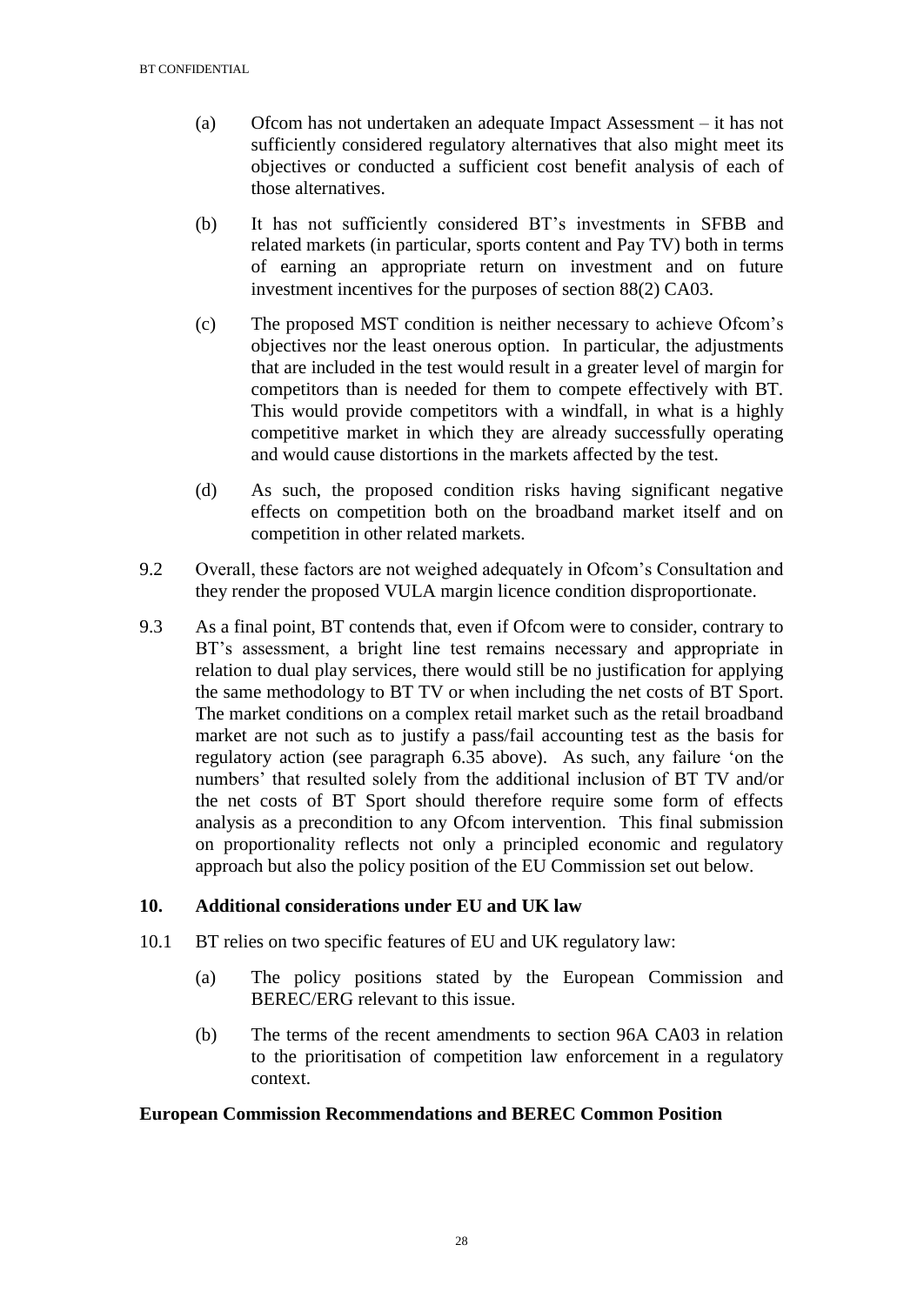- 10.2 Section 4A of the CA03 requires Ofcom to take utmost account of all recommendations issued under Article 19(1) FD. BT considers that it has not sufficiently done so.
- 10.3 In particular, the EU Commission and BEREC have provided specific policy guidance on the issue of margin regulation in the context of the latest round of broadband investment. The guidance emphasises both the complexity of the economic issues that are raised in such markets and the close parallel between competition law and regulatory initiatives in this specific area. Both these points are relevant to the issues addressed above in relation to jurisdiction and proportionality.
- 10.4 Ofcom sets out its views of the European Commission recommendations and the BEREC Common Position from paragraphs 7.14-7.51 of the Consultation. Contrary to Ofcom's views, these papers support BT's contentions that: (i) Ofcom should not propose an MST which uses an adjusted EEO measure; (ii) Ofcom should not impose an MST which includes bundled offers but which does not include any analysis as to whether a failure 'on the numbers' would have a discernible adverse effect on competition and (iii) Ofcom should evaluate the profitability of the relevant downstream products on the basis of a dynamic multi-period analysis, such as the discounted cash flow (DCF) approach. BT does not consider that the points addressed by Ofcom adequately reflect these policy statements.
- 10.5 First, the economic replicability test set out in the most recent European guidance, Article 56(a) and Annex II of the Costing and Non-Discrimination Recommendation, shows that an EEO test is appropriate except in limited and specific circumstances. The triggers for adjusting the EEO are:
	- (a) that "*market entry or expansion has been frustrated in the past (as shown, for example by past behavioural findings)*". That is not the situation here. Indeed, Ofcom's very recent provisional findings in its Competition Act investigation suggest the contrary; or
	- (b) "*where very low volumes of lines and their significantly limited geographical reach as compared to the SMP operator's NGA network indicate that objective economic conditions do not favour the acquisition of scale by alternative operators*" (emphasis added). Ofcom has not demonstrated that this is the case in the UK. There are four significant market players on the retail broadband market. Although, at present, these four competitors are pursuing distinct strategies in relation to SFBB as an element in their overall competitive position, this is not due to objective economic conditions but down to their strategic priorities (see section 4 of the Response); and neither of the two competitors that have to date focused on traditional broadband offerings, Sky and TalkTalk, face any significant barriers to expanding their SFBB presence to achieve sufficient scale to compete effectively.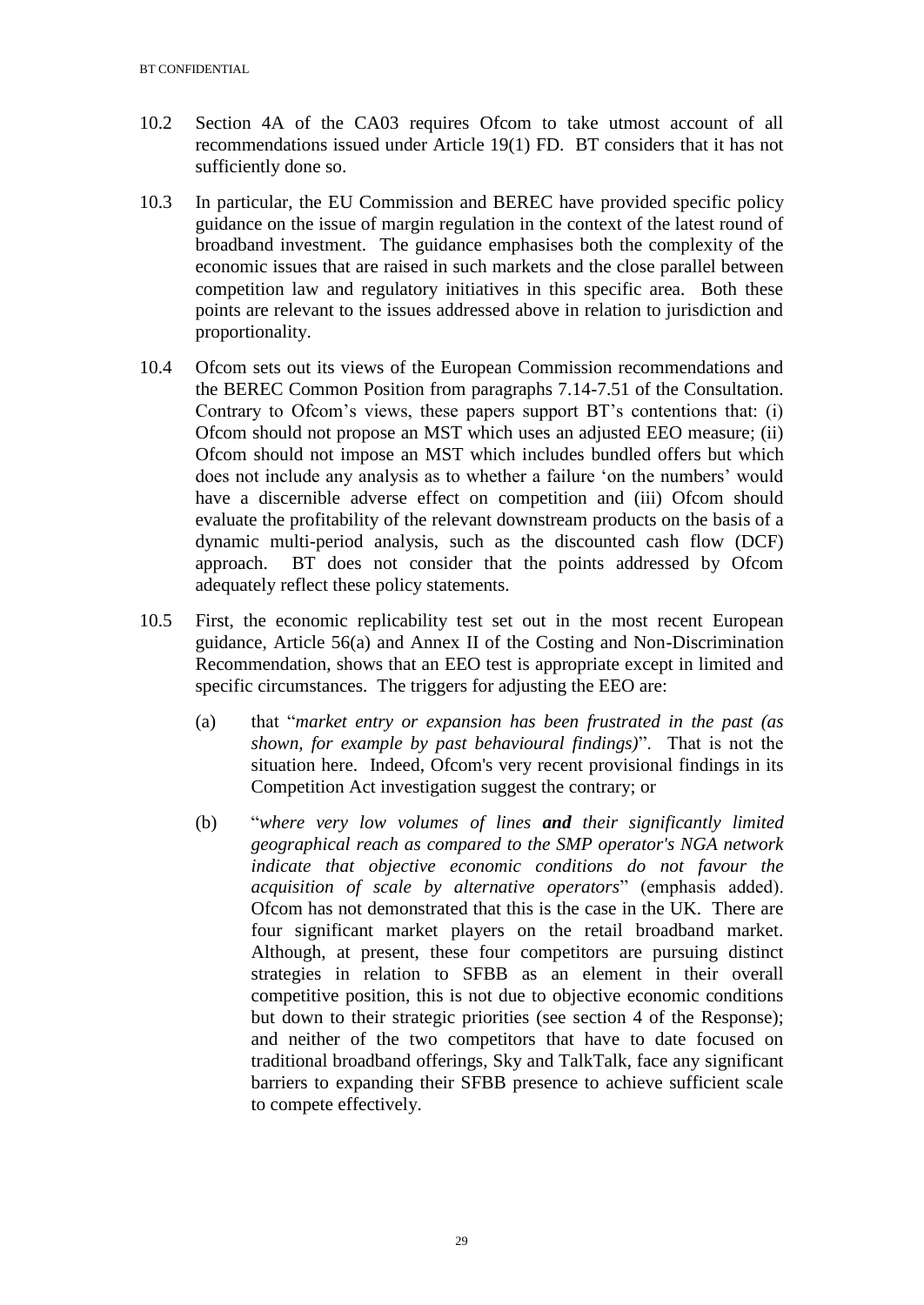- 10.6 Indeed, even where adjustments to the EEO are justified (if one of the triggers above is met), they should not aim "*beyond that of a market structure with a sufficient number of qualifying operators to ensure effective competition*".<sup>37</sup> The adjustments to the EEO that Ofcom propose go far beyond what is needed for that limited objective. It is clear that, in the UK broadband market, there is already a market structure with a sufficient number of qualifying operators to ensure effective competition – and indeed, Ofcom's findings are that the retail market is competitive.
- 10.7 BT's contention is that the only outcome which would be consistent with having the utmost regard to this part of the Costing and Non-discrimination Recommendation would be the conclusion that no adjustments to the EEO could be justified, or could be shown to be proportionate.
- 10.8 Second, Ofcom proposes an MST based on bundles of products with a binary pass/fail outcome 'on the numbers'. As Ofcom is aware, the use of bundles as a means of competing on this market is well established and has led to aggressive and highly differentiated retail competition. The ERG report of the *Discussion on the application of margin squeeze test to bundles*, to which the BEREC Common Position BP 49b refers, makes clear that "*on some occasions, the test outcome in isolation may result in an incorrect appreciation of the possibility that a specific offer or group of offers can foreclose the market to competitors… [ I]n the case of bundles, the difficulties pointed out in the design of tests means that their sole use as determinants of a MS taking place may not always be suitable. In such circumstances, one may wish to consider other indicators in assessing the likelihood that a MS occurs as a result of the marketing of a specific bundle that has failed the test.*" 38
- 10.9 BT considers that the effect of this statement is that NRAs should exercise caution in applying margin squeeze tests involving bundled offers to avoid a clear risk of incorrect infringement conclusions. The ERG recognises that a pure 'on the numbers' test could lead to an incorrect assessment of any foreclosure risk. BT considers that the present facts are a vivid illustration of this risk, given the range of inputs that form part of the bundles that are offered on the UK broadband market.
- 10.10 Further, BT notes that Article 56(c) of the Costing and Non-discrimination Recommendation states that NRAs should make use of their powers "*Where the NRA considers that a retail offer which is not economically replicable would significantly harm competition*" (emphasis added). As such, BT considers that a failure of an "economic replicability" test should not lead automatically to regulatory action. In the present complex regulatory context, Ofcom should consider, on each occasion that a failure 'on the numbers' occurs, whether that failure would significantly harm competition. The

<sup>&</sup>lt;sup>37</sup> Recital 65, Commission Recommendation on consistent non-discrimination obligations and costing methodologies to promote competition and enhance the broadband investment environment.

<sup>&</sup>lt;sup>38</sup> Paragraphs 111 and 113 of the ERG report of the Discussion on the application of margin squeeze test to bundles, ERG (09) 07, March 2009.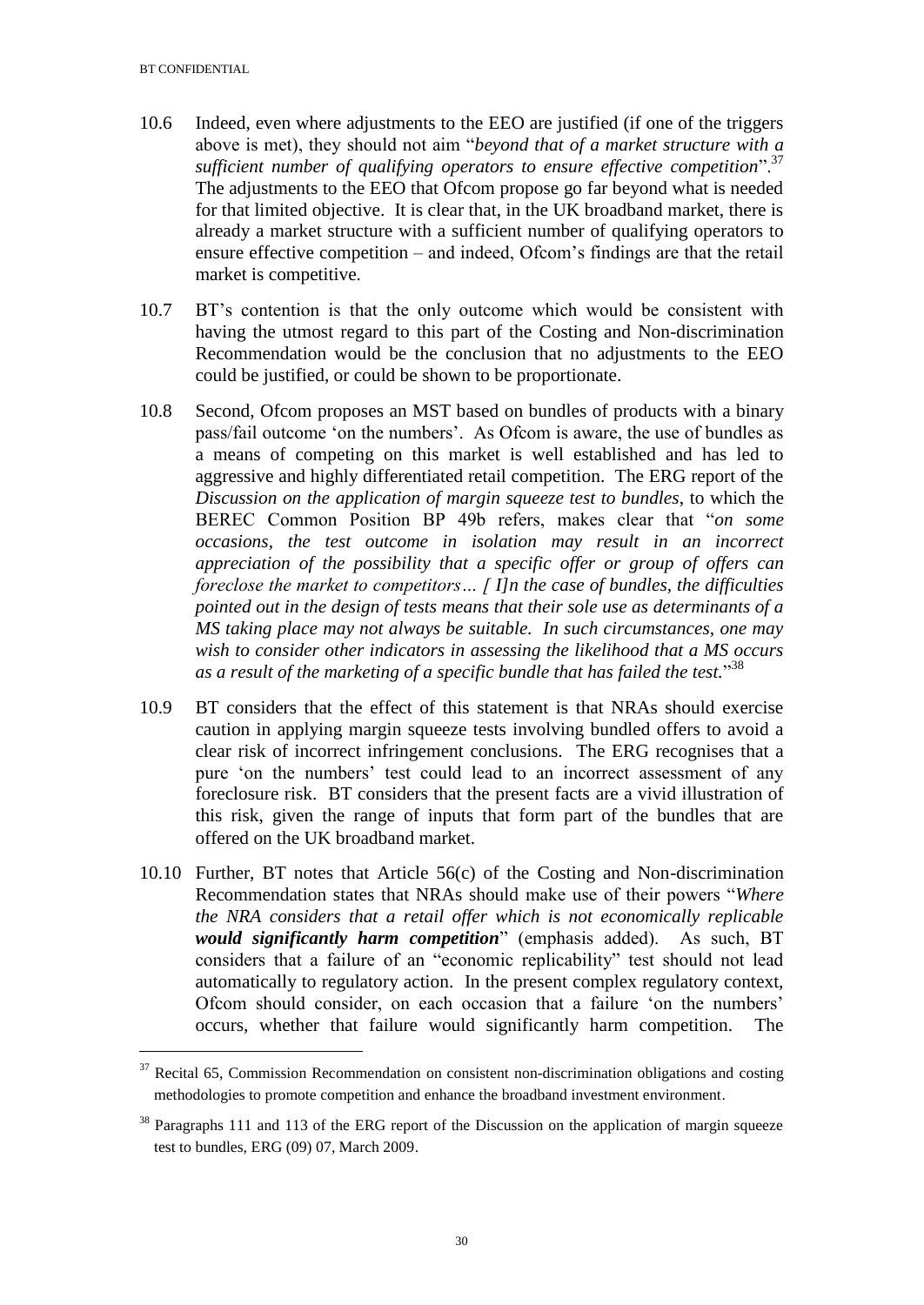current proposed MST does not allow for this, even in relation to triple play offerings, where the risk of a "false positive" is particularly acute.

10.11 Finally, in this regard, BT notes that Annex II of the Costing and Nondiscrimination Recommendation states that NRAs should evaluate the profitability of the relevant downstream products on the basis of a dynamic multi-period analysis, such as the discounted cash flow (DCF) approach, which is not the approach proposed by Ofcom. In particular, the test proposed by Ofcom will measure the unit costs of BT TV and BT Sport taking a static short term view. The consequences of this, which evidence how this approach is disproportionate, is explained from paragraph 7.28 of the Response.

### **The relationship between the exercise of sectoral regulation and competition law**

- 10.12 So far as the UK domestic regime is concerned, BT notes that Parliament has chosen to emphasise the need for the sectoral regulators to give greater priority to their competition law role. It would not be consistent with this approach for Ofcom to adopt ex ante regulation whose terms and effect were inconsistent with that statutory purpose.
- 10.13 Section 96A CA03 was amended by Schedule 14 of the Enterprise and Regulatory Reform Act 2013 (*ERRA13*) to introduce new paragraphs (5) to (7), which provide:

*"(5) Before giving a notification under this section [notification of contravention of condition other than SMP apparatus condition], OFCOM must consider whether it would be more appropriate to proceed under the Competition Act 1998.*

*(6) OFCOM must not give a notification under this section if they consider that it would be more appropriate to proceed under the Competition Act 1998.*

*(7) In a case where OFCOM decide that it would be more appropriate to proceed under the Competition Act 1998, they must publish a statement to that effect in such manner as they consider appropriate for bringing their decision to the attention of persons whom they consider are likely to be affected by it.*"

10.14 The explanatory notes to ERRA13 state at paragraph 378:

"378. *The amendments made by Schedule 14 re-frame the existing duties on the sector regulators to consider using their powers under the CA 1998 to deal with anti-competitive practices. Currently, these duties generally require that a regulator may not take the relevant kind of enforcement action in a case in*  which it decides that a more appropriate way of proceeding would be under *its CA 1998 powers. This means there is at present an implicit requirement for sector regulators to consider the CA 1998 before using their sector powers. Under the amendments made by Schedule 14 there will be an explicit duty on each regulator to consider whether a more appropriate way of proceeding would be under the CA 1998 before using its sector-specific powers. The intention behind this change in emphasis is to encourage*